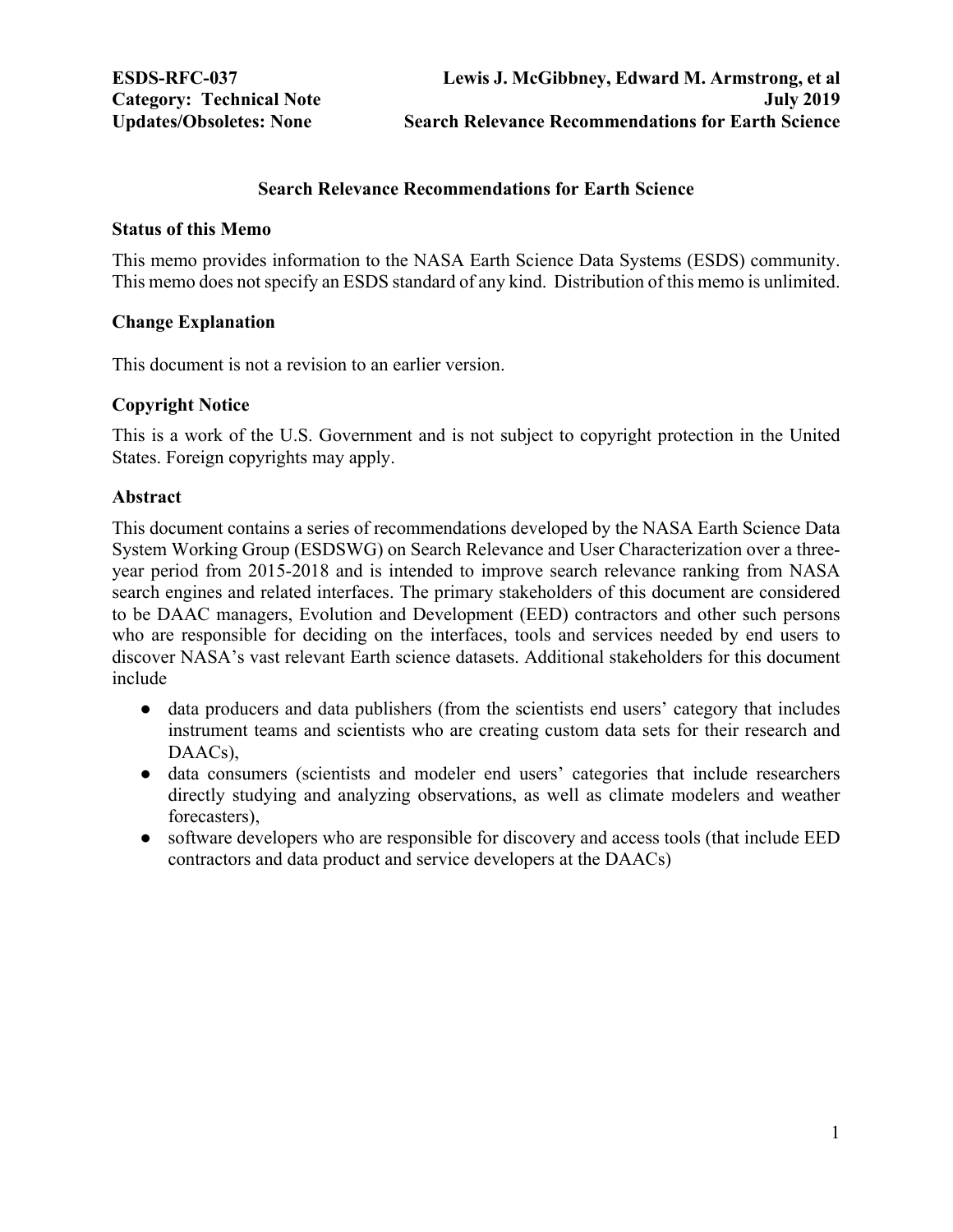|                                         | <b>Table of Contents</b>                                                                                                                                      | $\mathbf{1}$   |  |
|-----------------------------------------|---------------------------------------------------------------------------------------------------------------------------------------------------------------|----------------|--|
| <b>Status of this Memo</b>              |                                                                                                                                                               |                |  |
| Change Explanation                      |                                                                                                                                                               |                |  |
|                                         | Copyright Notice                                                                                                                                              | $\mathbf{1}$   |  |
| Abstract                                |                                                                                                                                                               | $\mathbf{1}$   |  |
| Table of Contents                       |                                                                                                                                                               |                |  |
| 1                                       | Introduction                                                                                                                                                  | 3              |  |
| 2                                       | Recommendations                                                                                                                                               | 3              |  |
| 2.1                                     | Recommendation 1: Spatial overlap heuristic                                                                                                                   | $\overline{4}$ |  |
| 2.2                                     | Recommendation 2: Sorting by regional area                                                                                                                    | 5              |  |
| 2.3                                     | Recommendation 3: Spatial resolution heuristic                                                                                                                | 6              |  |
| 2.4                                     | Recommendation 4: Spatial and temporal proximity to an "event" heuristic                                                                                      | $\tau$         |  |
| 2.5                                     | Recommendation 5: Temporal overlap heuristic                                                                                                                  | 7              |  |
| 2.6                                     | Recommendation 6: Temporal resolution heuristic                                                                                                               | 8              |  |
| 2.7                                     | Recommendation 7: Performance metrics suite                                                                                                                   | $\,8\,$        |  |
| 2.8                                     | Recommendation 8: Science Keyword Search Heuristic                                                                                                            | 9              |  |
| 2.9                                     | Recommendation 9: Collect end user behavior data using the Earthdata Search<br>Client                                                                         | 12             |  |
|                                         | 2.10 Recommendation 10: Identify relatedness between datasets through text mining of<br>science literature                                                    | 13             |  |
|                                         | 2.11 Recommendation 11: Utilize Normalized Discounted Cumulative Gain as the<br>Primary Measure of Topical Relevance                                          | 15             |  |
|                                         | 2.12 Recommendation 12: Dataset Landing Pages (DLP) should be improved with<br>structured data markup to support discoverability by commercial search engines | 17             |  |
|                                         | 2.13 Recommendation 13: All NASA Websites should maintain a Sitemap to improve<br>organization and prioritization of Website content                          | 20             |  |
|                                         | 2.14 Recommendation 14: Collect end user behavior of NASA search clients and<br>infrastructure                                                                | 21             |  |
| 3                                       | Summary                                                                                                                                                       | 24             |  |
| 4                                       | References                                                                                                                                                    | 24             |  |
| 5                                       | Authors                                                                                                                                                       | 26             |  |
| Appendix A - Glossary of Acronyms<br>28 |                                                                                                                                                               |                |  |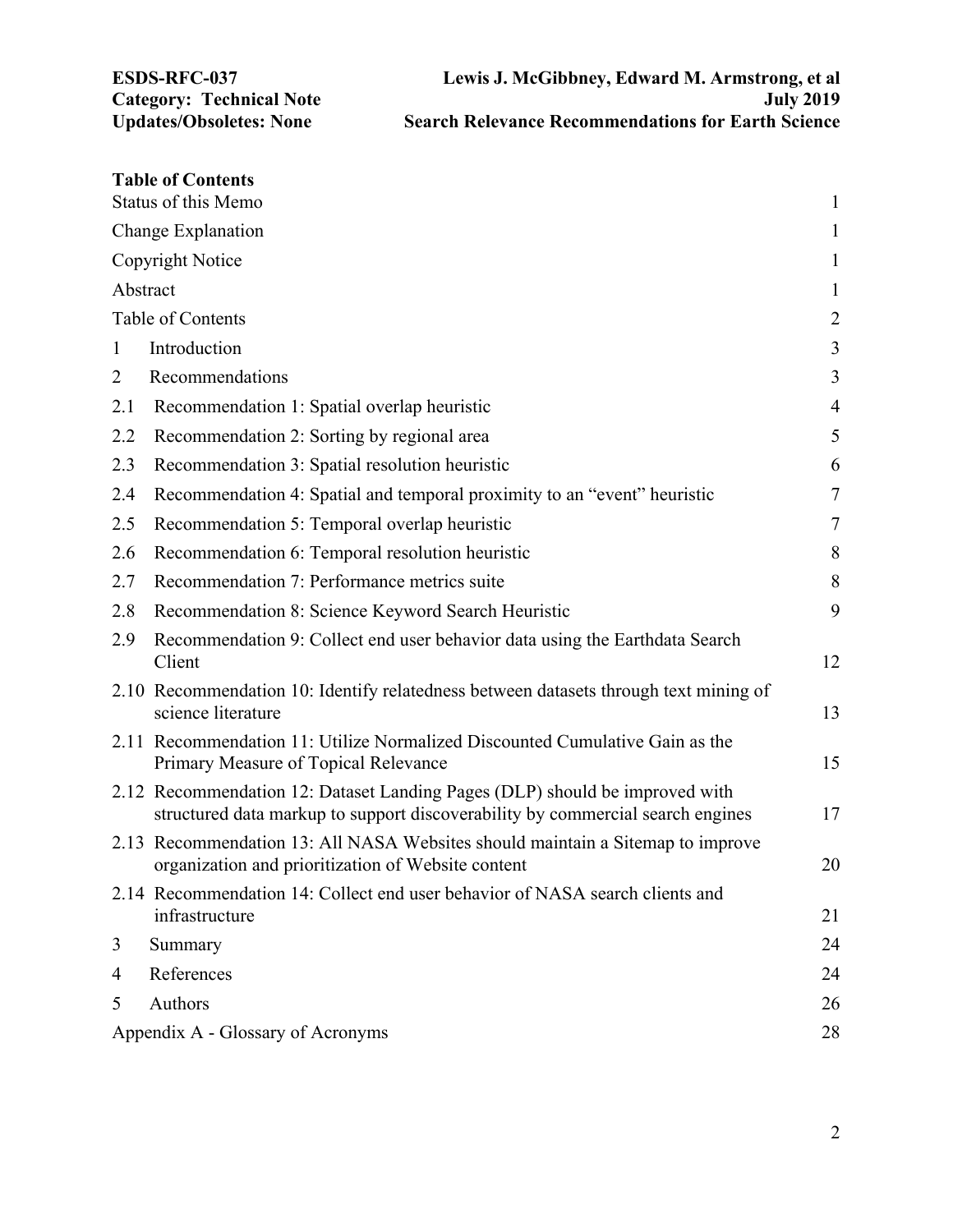# <span id="page-2-0"></span>**1 Introduction**

The ESDSWG Search Relevance working group (WG) was initiated after the 2015 ESDSWG annual meeting. Primary WG motivations related to inconsistencies of returned search results from various NASA resources such as Earth Observing System (EOS) Clearing House (ECHO), Global Change Master Directory (GCMD), and others, hence the WG tasked itself to review, strategize, and develop recommendations for improving search relevance rankings from NASA search engines such as the Earthdata Search (ES) of the Common Metadata Repository (CMR), and related interfaces.

Readers of this document will benefit from a concise set of search relevance recommendations drawn from several areas of study including spatial and temporal relevance, dataset relevance heuristics, semantic dataset relationships, federated search, content-based optimization for commercial search engines, and user characterization. These recommendations can be used to dramatically improve information retrieval software systems such as search engines.

The remainder of this document lays out the 14 recommendations made by the WG during the 2015-2018 period of activity. Readers should note that as of early 2019, some recommendations have motivated extended work efforts outside of ESDSWG. For example, our recommendations related to content-based optimization for commercial search engines are being further developed through ESIP's Semantic Technologies Committee.

### **2 Recommendations**

Table 1 below groups recommendations by topic for improved navigation

| <b>Topic</b>                                                | <b>Recommendations(s)</b> |
|-------------------------------------------------------------|---------------------------|
| spatial and temporal relevance                              | $1 - 6$                   |
| dataset relevance heuristics                                | $7 - 9$                   |
| semantic dataset relationships                              | 10                        |
| federated search                                            | 11                        |
| content-based optimization for commercial<br>search engines | 12, 13                    |
| user characterization                                       | 14                        |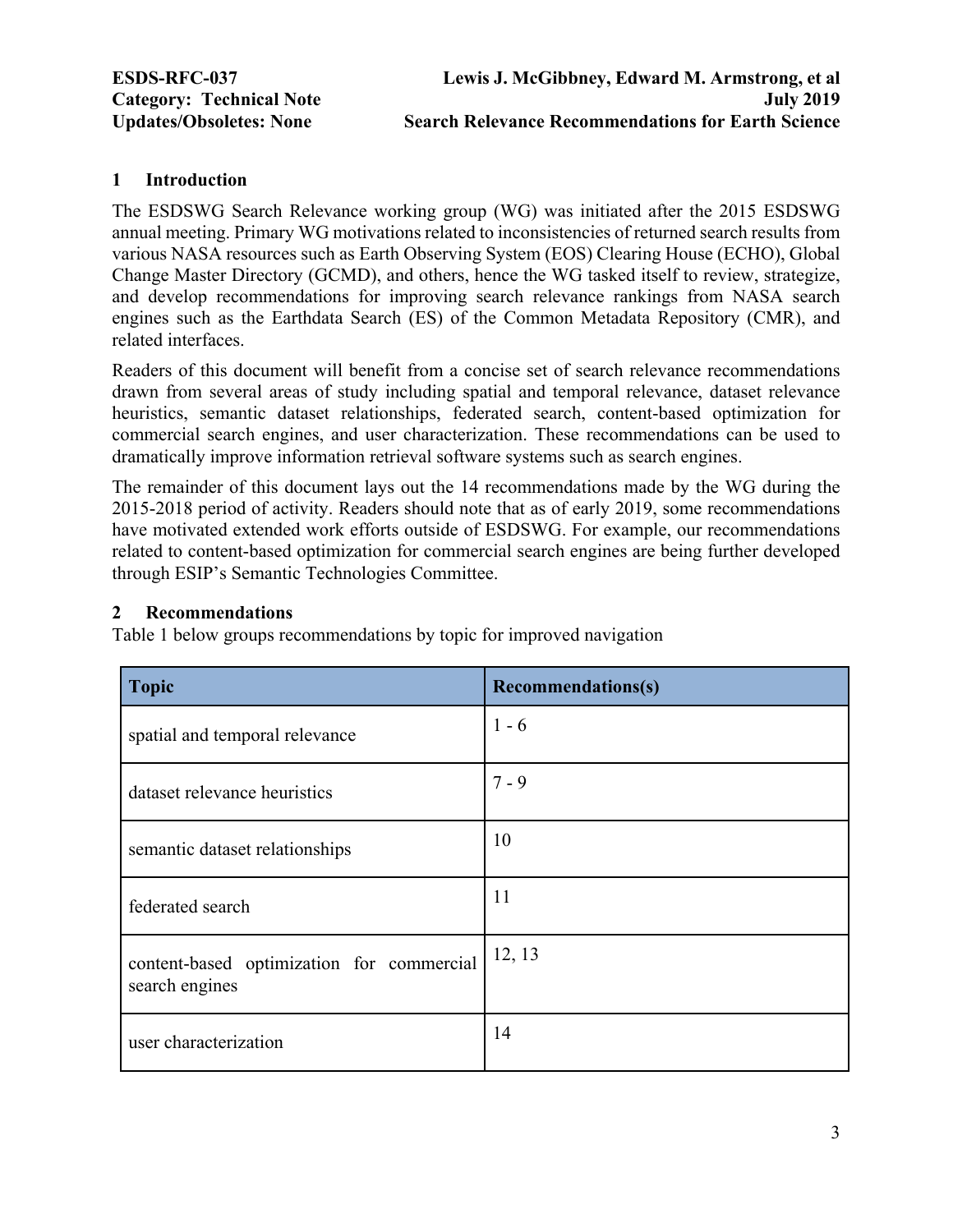<span id="page-3-0"></span>Note, the WG did not propose any recommendation on the topic area of granule relevance but decided to leave it open to future ESDIS activities.

The structure of recommendations is motivated by modern, well understood W3C practices. This follows the *challenge, description, intended outcome, possible approaches to implementation* and finally *how to test* logic. This has been determined to be easy to interpret, clear and actionable. The reader should however be aware that the *how to test* sections are not provided for each recommendation, in which cases the testing criteria should be interpreted from the *intended outcome* and *approach to implementation*.

# **2.1 Recommendation 1: Spatial overlap heuristic**

# The Challenge

Although currently in the CMR, end users are allowed to search on keywords and to enter spatial constraints, the relevance rankings for results are based only on the keyword match. The challenge is to improve returned results by ranking higher those datasets (or granules) that overlap a specific region in space and/or have a significant percentage of usable data in the specific region, over those datasets that only match keywords.

## The Recommendation description

We recommend to calculate the overlap between a user-supplied coordinate bounding box and the datasets returned that match the keyword search related to the physical parameter the end user desires.

# Intended Outcome

Rank the datasets based on overlap percentage to a spatial query. This overlap can be calculated by the physical bounds of the intersection of the data to the region of interest. It can also be calculated as the percentage of usable data contained in the regions or spatial features when performing granule searches.

In considering an implementation as suggested below, it is however important for a search engine provider to consider and leverage the wide availability of standardized spatial predicates which can be used to associate and rank results. The OGC's *Implementation Standard for Geographic Information – Simple feature access – Part 1: Common architecture* (OGC, 2011), specifically Subclause *6.1.2.3 Methods for testing spatial relations between geometric objects* identifies the following geometry subtypes

- **Equals**; if a geometric object is "spatially equal" to another geometry.
- **Disjoint**; if this geometric object is "spatially disjoint" from another geometry.
- **Intersects**; if this geometric object "spatially intersects" another geometry.
- **Touches**; if this geometric object "spatially touches" another geometry.
- **Crosses;** if this geometric object "spatially crosses" another geometry.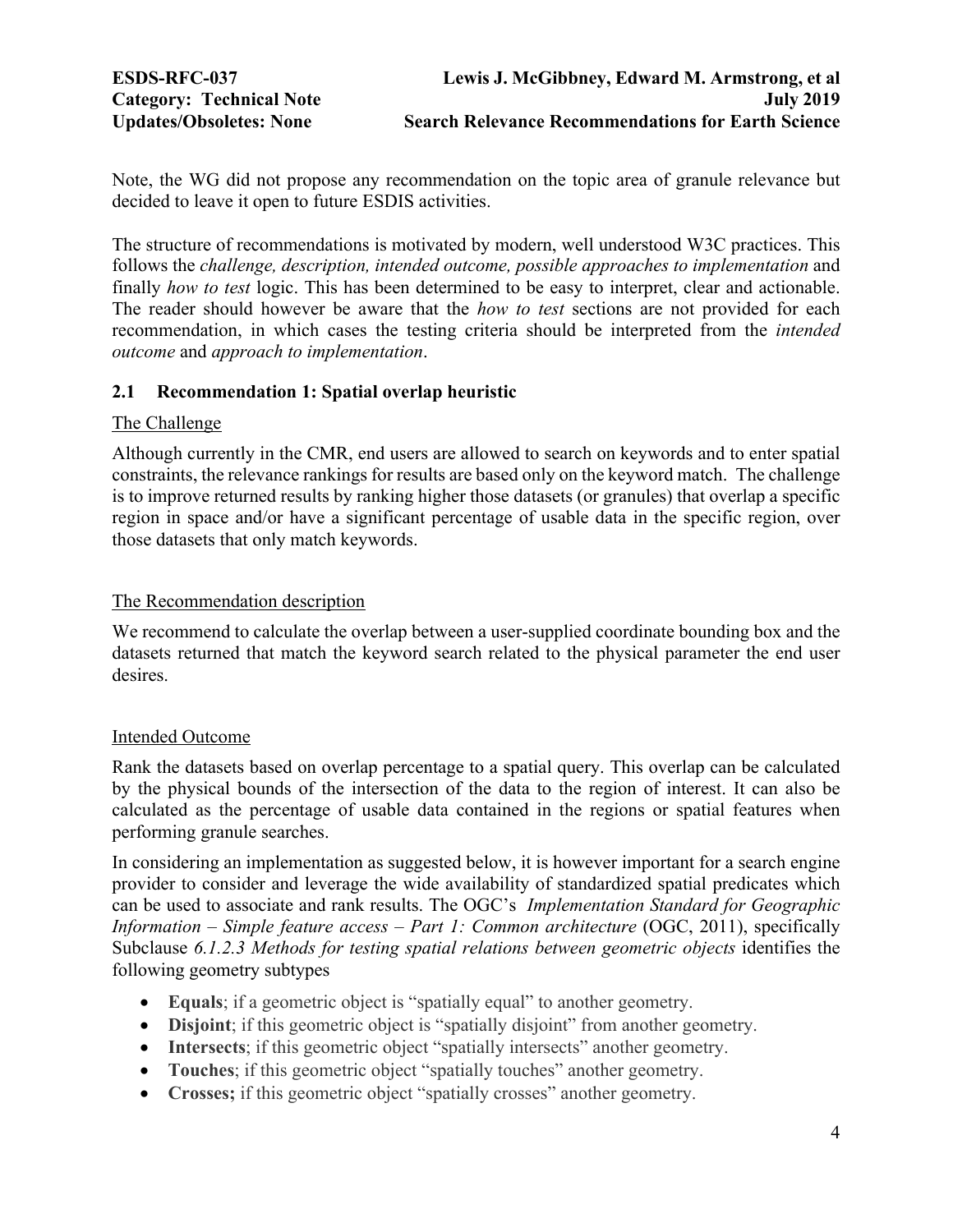<span id="page-4-0"></span>

- **Within;** if this geometric object is "spatially within" another geometry.
- **Contains**; if this geometric object "spatially contains" another geometry.
- **Overlaps**; if this geometric object "spatially overlaps" another geometry.
- **Relate**; if this geometric object is spatially related to another geometry by testing for intersections between the interior, boundary and exterior of the two geometric objects as specified by the values in the intersection pattern matrix. This returns false if all the tested intersections are empty except exterior (this) intersect exterior (another).
- **Locate Along**, returns a derived geometry collection value that matches the specified m coordinate value. See Subclause *6.1.2.6 "Measures on Geometry"* for more details.
- **Locate Between**; returns a derived geometry collection value that matches the specified range of m coordinate values inclusively. See Subclause *6.1.2.6 "Measures on Geometry"* for more details.

To aid in the approach below, the methods defined above as taken from *Part 1: Common architecture* are implemented in SQL in the *Implementation Specification for Geographic information* - *Simple feature access* - *Part 2: SOL option* (OGC, 2010). Specifically, see Subclause *7.2.8 SQL routines on type Geometry.* 

# Possible Approach to Implementation

The CMR Search Engine can be configured to determine the degree of spatial overlap in real-time searches. However, complex polygons defining the region of interest will affect the speed of these computations.

# **2.2 Recommendation 2: Sorting by regional area**

# The Challenge

Often a search will target a specific region via a free-text keyword search (e.g., Amazon River, West Africa). Those targeted matches should be ranked highly.

# The Recommendation description

This recommendation is related to the spatial overlap heuristic but is driven by keyword match vs. spatial overlap match. We recommend an update to the database schema to facilitate indexing datasets with regional area tags.

# Intended Outcome

Improved ranking and searching by regions of interest via a free-text keyword search.

# Possible Approach to Implementation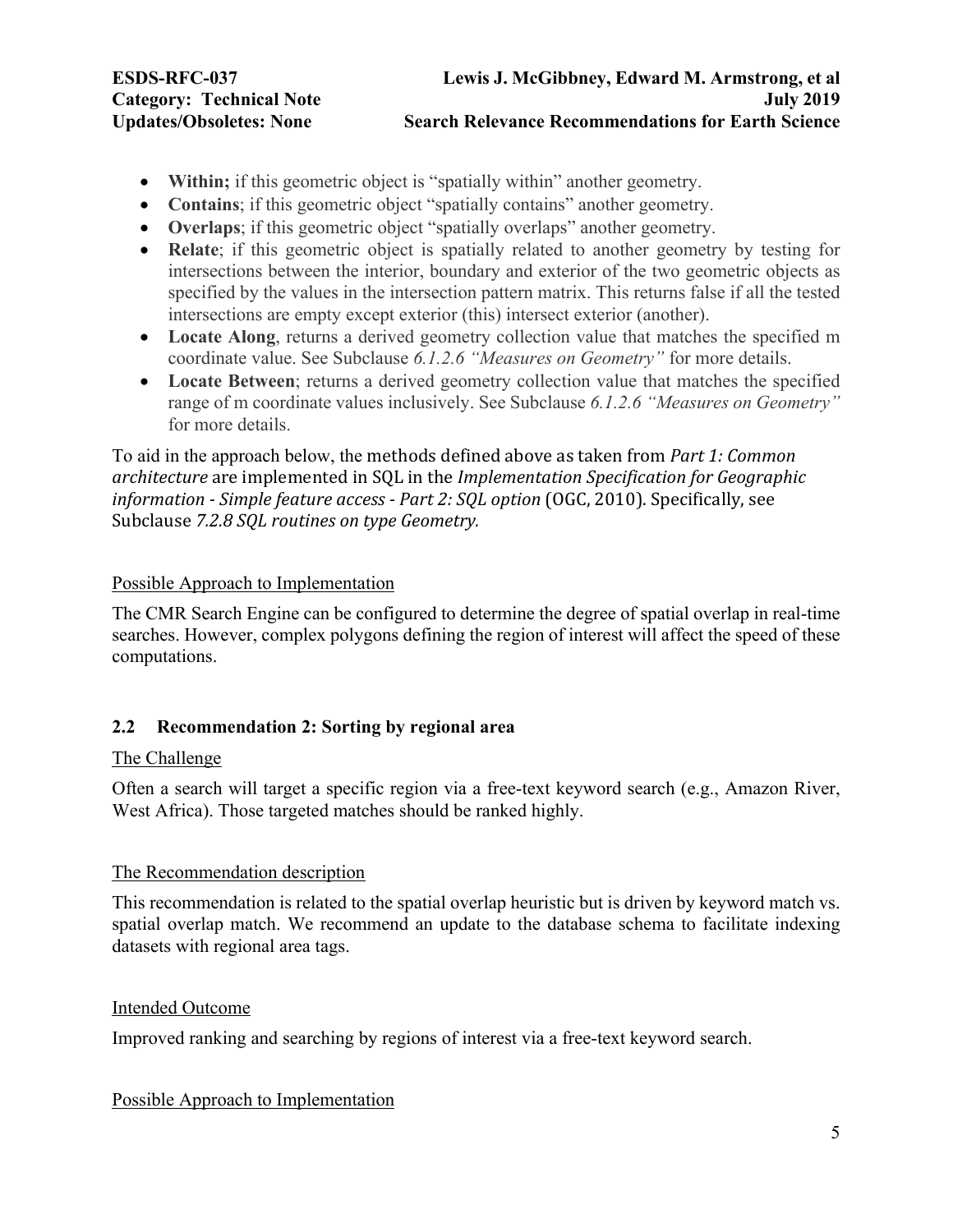<span id="page-5-0"></span>Datasets can be tagged to make an explicit association with specific spatial regions e.g., Atlantic Ocean, Amazon River, etc. Consideration should be given for how a keyword representing a regional tagged location will work together with a spatial overlap parameter and ultimately which one, if any will be given more weight in the overall query. This is a detail we leave to the search engine implementation as undoubtedly the weighting may change over time due to the variability in the definition of regional areas. An example here would be a glacier receding or a flooding plane expanding. In these cases, two or more search criteria *may* conflict so this is something the search engine implementors should be aware of.

Finally, due to the variability issue raised in the previous paragraph user or machine-provided tags should always be treated with caution. Factually incorrect or inaccurate tags can negatively affect search relevance on a number of levels. This can be the result of tagged information being incorrect to begin with or simply expiring in factual accuracy over time as suggested in the previous example.

# **2.3 Recommendation 3: Spatial resolution heuristic**

# The Challenge

The spatial resolution for datasets is important to scientist end users as the native pixel size or resolution of the dataset (gridded and station data) determines the type of Earth science phenomenon which can be resolved.

# The Recommendation description

We recommend an update of the database schema to facilitate indexing datasets with spatial resolution information; this information should include units.

# Intended Outcome

Datasets are ranked and sorted via their intrinsic spatial resolution. Similar as to the intended outcome guidance provided in **Recommendation 1**, we also strongly encourage the user to consider the full spectrum of spatial resolutions when working towards an implementation of this recommendation. Examples would include resolution close to, finer than, and coarser than the resolution wanted by users. The WG did not investigate this topic in more detail but recognizes the importance.

# Possible Approach to Implementation

Datasets must be indexed or tagged for their resolution specifications within the database. This will allow faceted search. The ability to parse queries and perform unit conversion e.g. coordinate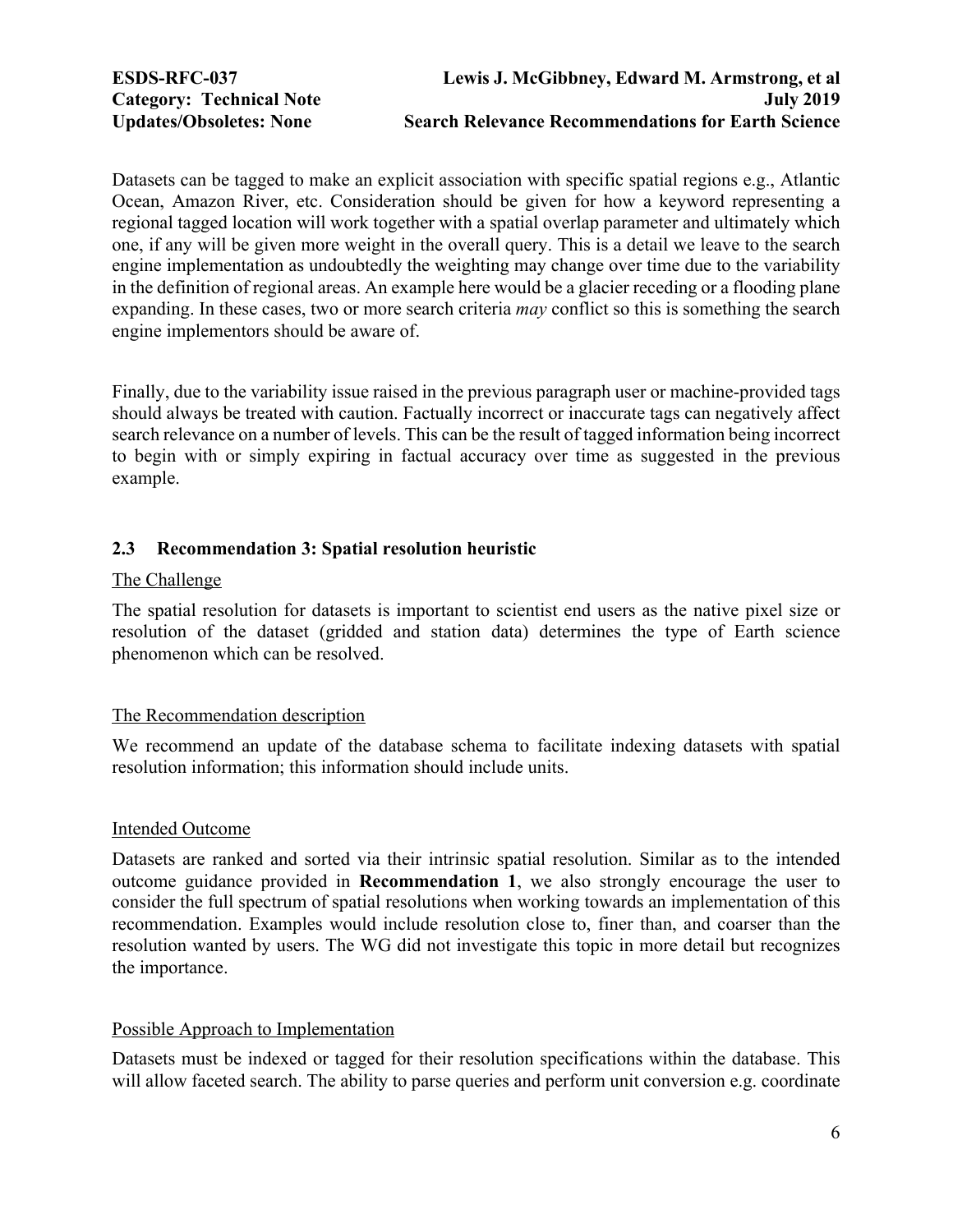<span id="page-6-0"></span>reference system mappings such as from 1km resolution to 0.01-degree, may also be necessary depending on varying unit notation and user competency.

# **2.4 Recommendation 4: Spatial and temporal proximity to an "event" heuristic**

# The Challenge

Searches for data, especially in the public and education categories, often take place in the context of an event such as an earthquake, volcanic eruption, or a hurricane. It should also be noted that event geometries come in various forms e.g. geographic point, multi-point, polygon, multipolygon, etc. so it may be the case that a query matches a grouping of event geometries such as a hurricane track over time. In this scenario, the end user is interested in acquiring data from multiple sources, including various satellite sensors, with spatial and/or temporal proximity to the event. This use case has both real-time and historical applications.

# The Recommendation description

Create virtual collections for events to facilitate these types of keyword searches.

# Intended Outcome

Those datasets in close spatial and temporal proximity are ranked with higher relevance. For commentary on standard geographic information relating to simple feature access we strongly advise the reader to consult (OGC, 2011) then (OGC, 2010).

# Possible Approach to Implementation

A virtual collection that potentially spans data products across multiple data centers could be created and searched by event name, location, or date.

# **2.5 Recommendation 5: Temporal overlap heuristic**

See *Recommendation 1: Spatial overlap heuristic* for general consideration of the time domain. We do however strongly recommend the reader consult (Allen, 1983) which defines standardized temporal linear algebra comprising thirteen basic relations between time intervals that are distinct, exhaustive, and qualitative. These 13 relations and the operations on them form *Allen's interval algebra* which is accepted to be the defacto mechanism for calculating 1 dimensional time intervals and hence overlap in this context.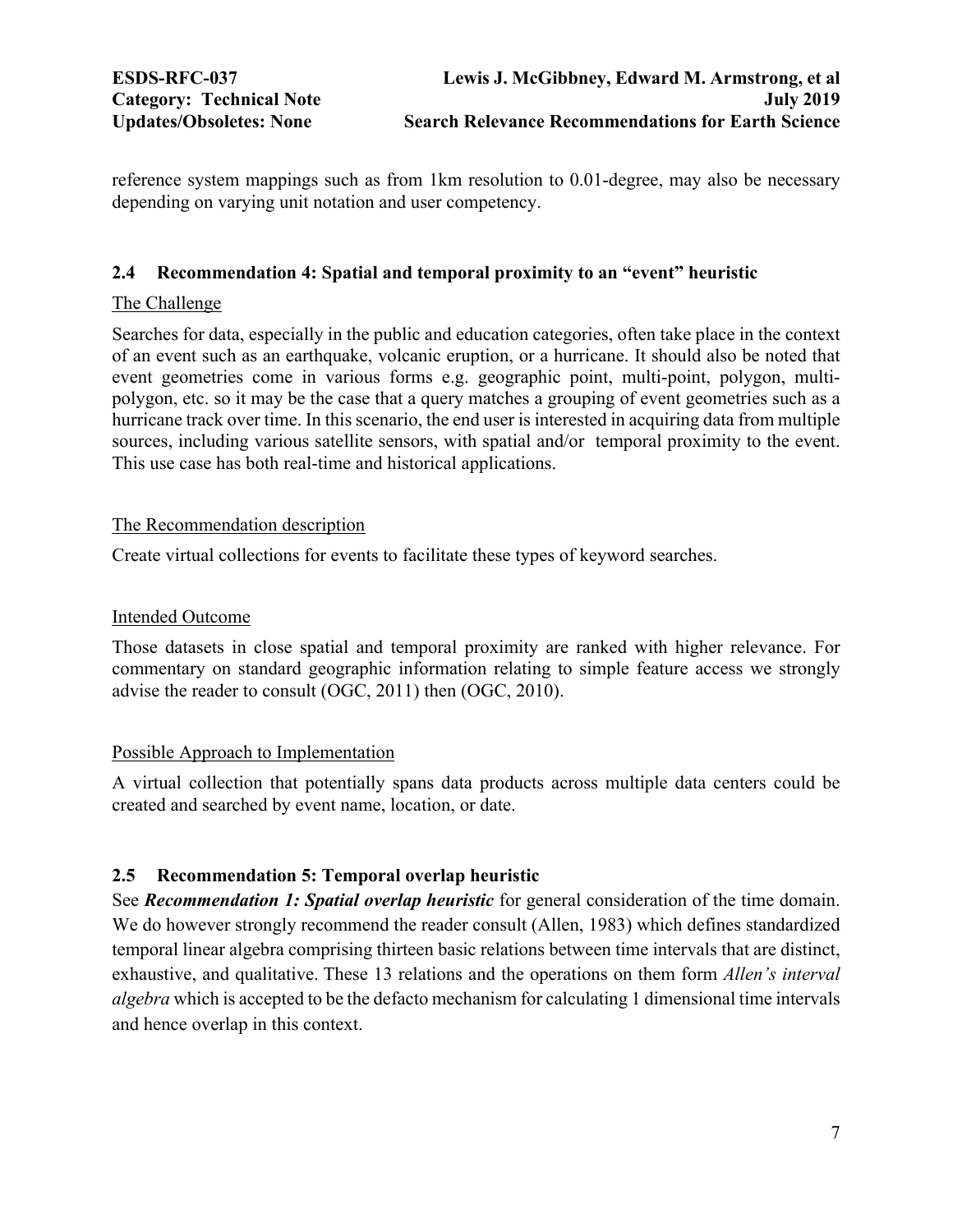### <span id="page-7-0"></span>**2.6 Recommendation 6: Temporal resolution heuristic**

See *Recommendation 3: Spatial resolution heuristic* for consideration of temporal rather than spatial resolution.

# **2.7 Recommendation 7: Performance metrics suite**

### The Challenge

Without metrics, it is impossible to know whether or not applied heuristics, recommended within this document or otherwise, are improving search relevance.

### The Recommendation description

We recommend to implement a suite of performance metrics across all data providers within EOSDIS. The availability of these performance metrics is critical for undertaking comparisons with the aim of establishing baseline relevance rankings.

### Intended Outcome

A test set and scoring metrics that can be used to establish baseline performance as well as assessing change in overall relevance when implementing heuristics.

### Possible Approach to Implementation

*Precision* and *recall* are very well established Information Retrieval (IR) metrics which establish the performance of a particular computation. The metrics can be calculated as follows:

$$
\text{precision} = \frac{|\{\text{relevant documents}\} \cap \{\text{retrieved documents}\}|}{|\{\text{retrieved documents}\}|}
$$

$$
\text{recall} = \frac{|\{\text{relevant documents}\} \cap \{\text{retrieved documents}\}|}{|\{\text{relevant documents}\}|}
$$

**precision** is defined as the number of correct results divided by the total number of returned results and **recall** is defined as the number of correct results divided by the number of results that should have been returned.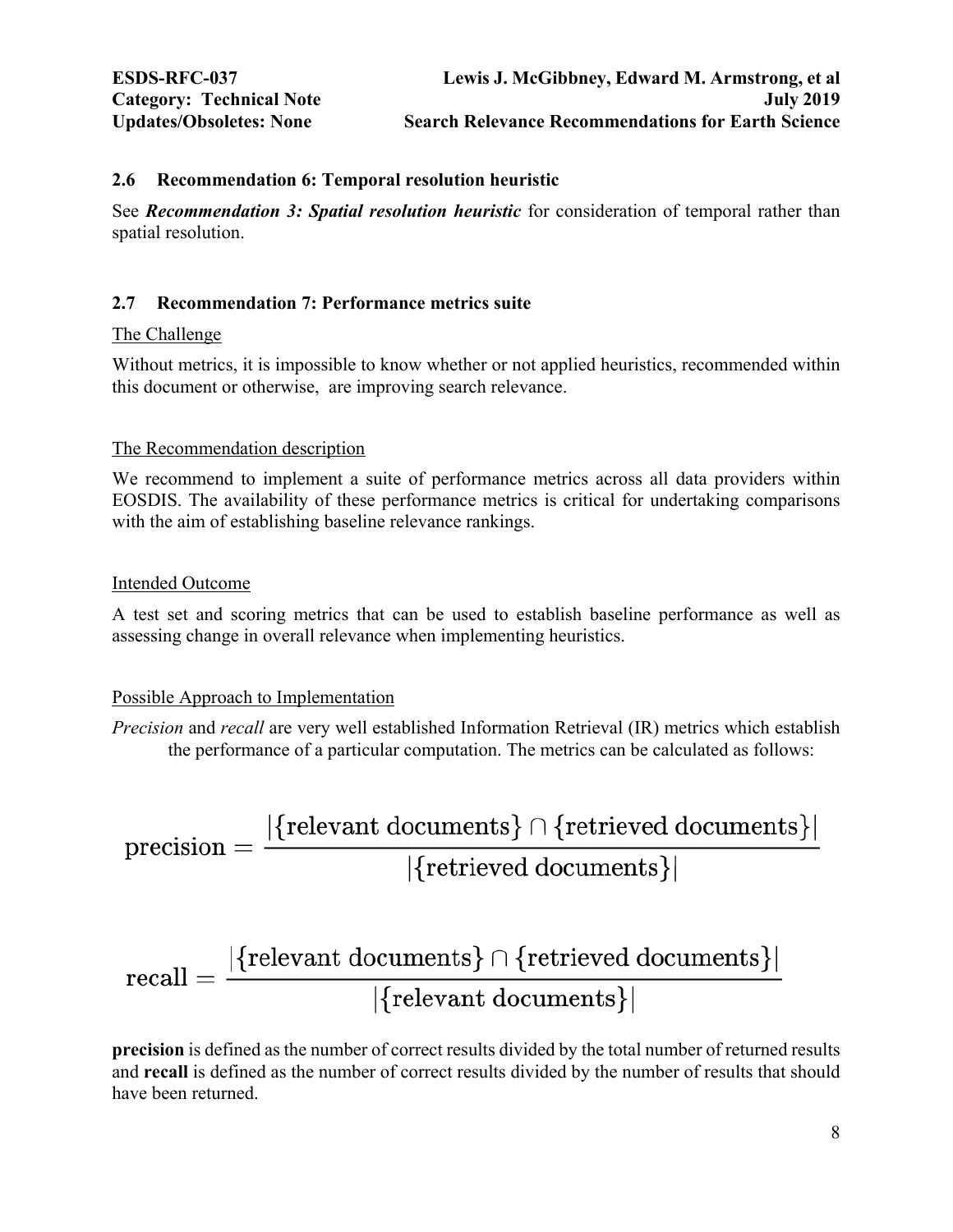### <span id="page-8-0"></span>How to Test

- 1) Establish test cases. For example: keyword search = *ozone*
	- a) Ask data providers for common keyword searches. Note: the following data providers may be skewed towards users consuming large scale data as opposed to small scale in situ data.
		- i) GES DISC
		- ii) LPDAAC
		- iii) NSIDC
		- iv) ASDC
		- v) FIRMS
	- b) Based on the availability of keywords, conduct CMR searches via
		- i) Free-text search
		- ii) specific search; experiments have shown that the '*ozone*' test (as described above) had a provider constraint at the free-text level which results in most responses being provider-centric
		- iii) temporally constrained search; may prove a useful additional query parameter if results for particular queries contain old datasets for example
	- c) Get 'top dataset' input from each data provider and compare using the metrics given above
	- d) Work with a group with expertise in IR search assessment

### **2.8 Recommendation 8: Science Keyword Search Heuristic**

#### The Challenge

Leverage the distinct vocabulary associated with Earth science data to rank returned search results; aim to favor results matching the science keywords as this will increase relevance by avoiding matches that are not directly related to the subject of the search query.

### The Recommendation description

Science keywords represent a controlled vocabulary that captures the essence of the data in a collection. Such a resource can be utilized as a heuristic to rank returned results. More specifically, datasets ranking from keyword free-text searches can be weighted to favor datasets returned matching science keywords over those that contain the search keyword anywhere else in the metadata record.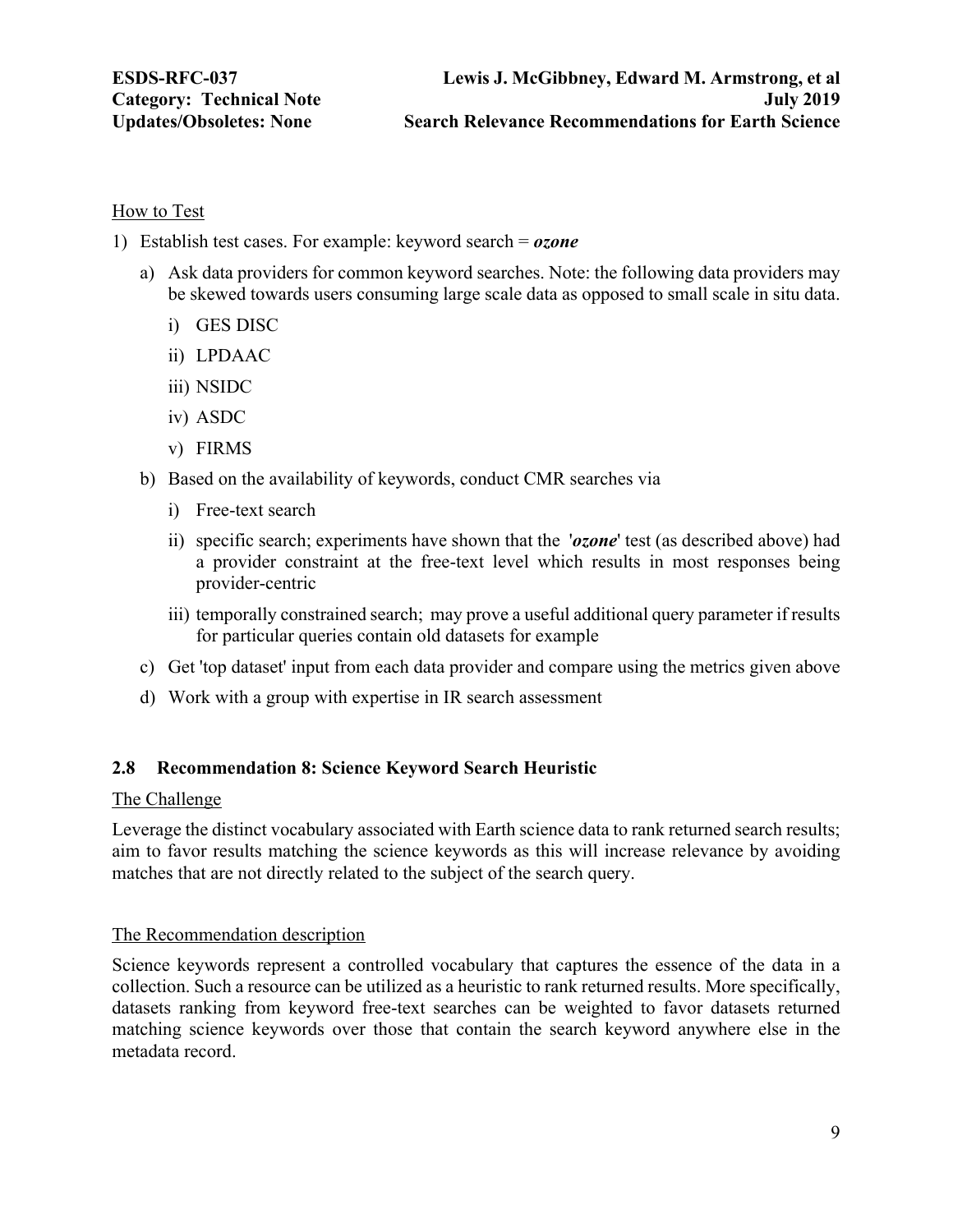#### Intended Outcome

In order to satisfy this heuristic, the search keyword(s) would have to describe the actual measurement/physical parameter(s) in the data, such as '*ozone*'. Collections that match the keyword(s) elsewhere, e.g. in the instrument name, would not satisfy this heuristic. Collections with search keywords in the description would rank lower than collections with search keywords in controlled vocabularies(e.g. the Science keywords).

#### Possible Approaches to Implementation

Currently CMR keyword searches are implemented using an Elasticsearch (Elasticsearch, 2019) *function score query*. This query consists of a set of weighted filters that are applied to all collections that match the primary query. The filters check for matches of search keywords against specific fields, and the CMR weights can found at the overloaded function *def defaultboosts* in https://bit.ly/2I7xEm4 . The weights of all the filters that pass for a given collection are multiplied together to produce a relevance score.

$$
relevance = \prod_{i=1}^{n} w_i F_i
$$

where  $\begin{vmatrix} w_i \\ w_j \end{vmatrix}$  is the weight of the *ith* filter and

 $F_i = 1$  if the *ith* filter passes, 0 otherwise.

Because the weights are all greater than 1, passing filters always *increase* the overall relevance score.

Function score queries can perform other functions beyond simple weighting, such as decay functions or mathematical operations on numeric fields. This approach could be used for simpler heuristics, such as a heuristic based on collection recency*,* in which the contribution to the relevance would be a simple function of the collection end date.

The drawback to this approach is that it is limited to the functionality provided by function score queries, which means filters on field values and scripting basic mathematical functions on numeric fields. Also, any fields used in scripting would need to be stored, increasing the size of the index.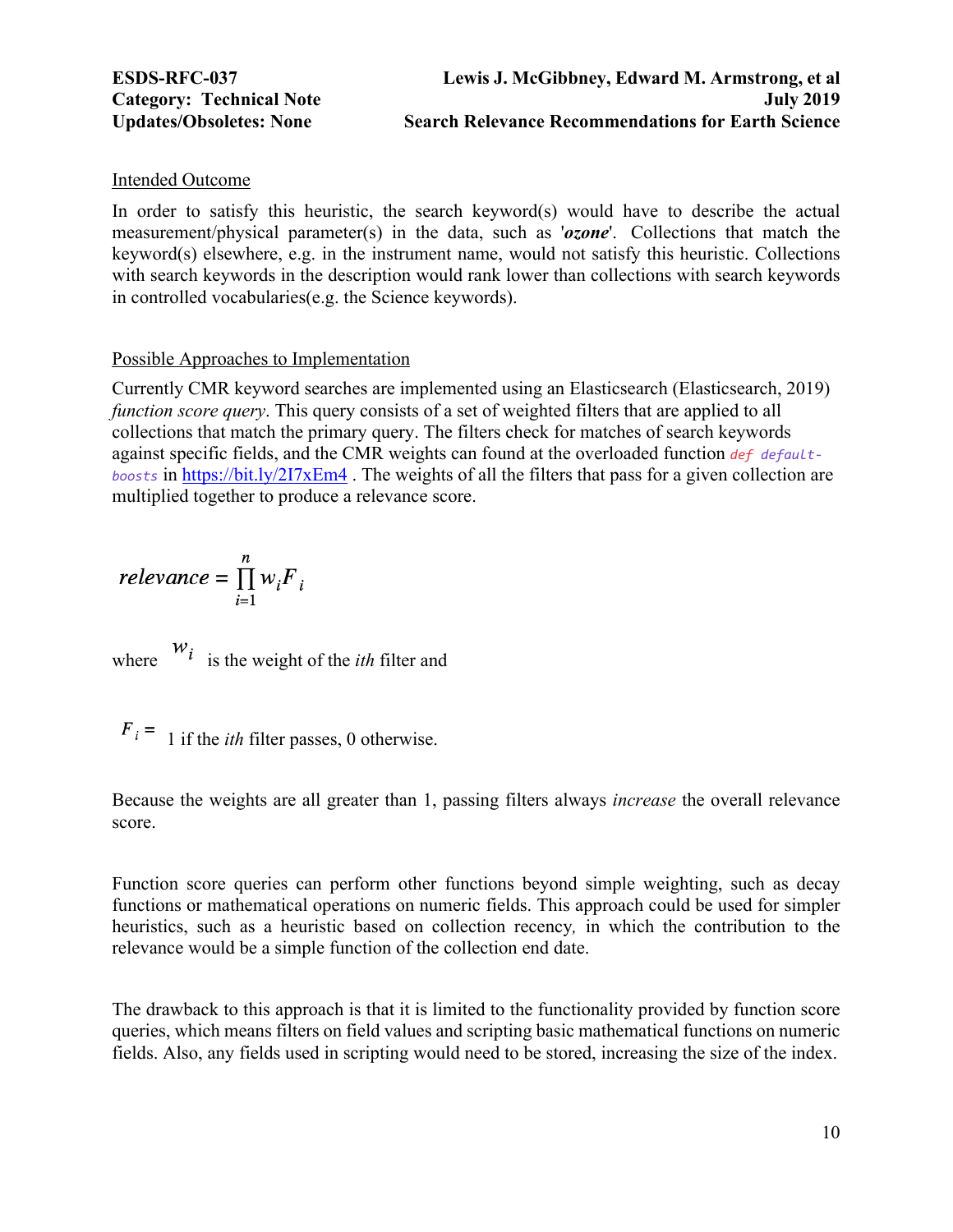An alternative approach is to incorporate relevance heuristics into an Elasticsearch plugin similar to that currently used by the CMR to compute spatial filtering, as shown in Figure 1.



**Figure 1** – Example of a client engaging in CMR Spatial Filtering via a Custom Elasticsearch Plugin

The spatial plugin filters out search results that are outside of the search area specified in the search query by analyzing all the search results matching the rest of the query. So a search for '*ozone*' with a spatial constraint would only match those results related to '*ozone*' *and* in the specified area.

In a similar way, a custom relevance plugin could be added to Elasticsearch to incorporate relevance heuristics as illustrated in Figure 2.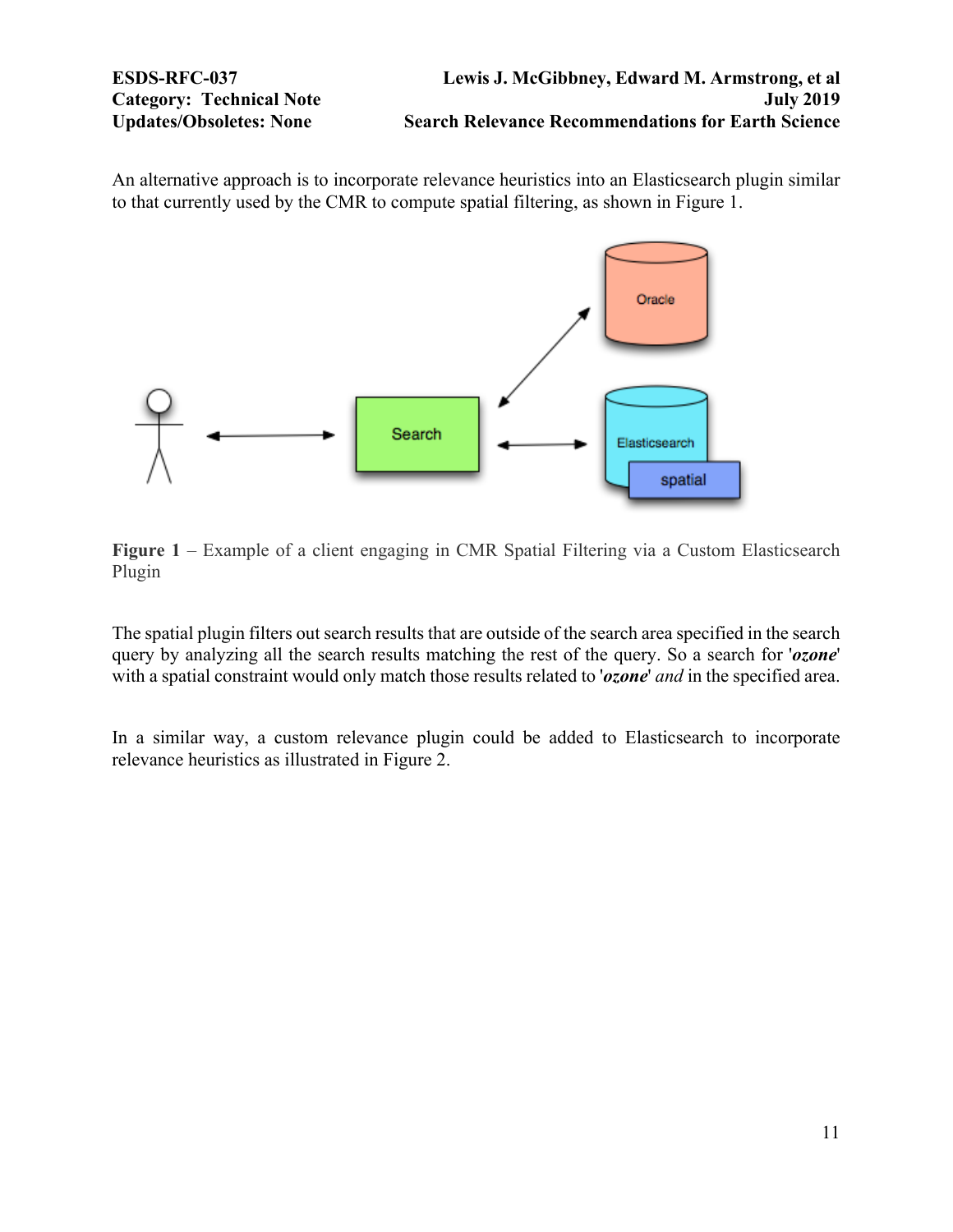<span id="page-11-0"></span>

**Figure 2** - Utilizing Custom Plugins which Implement Heuristics to Compute Search Result Relevance.

Like this spatial plugin, this plugin would operate on every search result and compute the overall relevance score for each document. This approach is more flexible than the current function score query approach as it allows *any* function to be used to implement any desired heuristics.

### How to Test

Metrics can be computed using the test set constructed in *Recommendation 7: Performance metrics suite* using the new weighting; these metrics can be compared to the baseline metrics established in that recommendation.

# **2.9 Recommendation 9: Collect end user behavior data using the Earthdata Search Client**

### The Challenge

Collecting end user behavior data will enable system and algorithm improvements that will enhance search precision and recall. This offers a method for the DAACs to facilitate discovery especially of interdisciplinary datasets. These metrics would be useful for multiple purposes and provide a check on the assumptions of those developing the search information and aggregation with data on the actual practices of the user community.

### The Recommendation description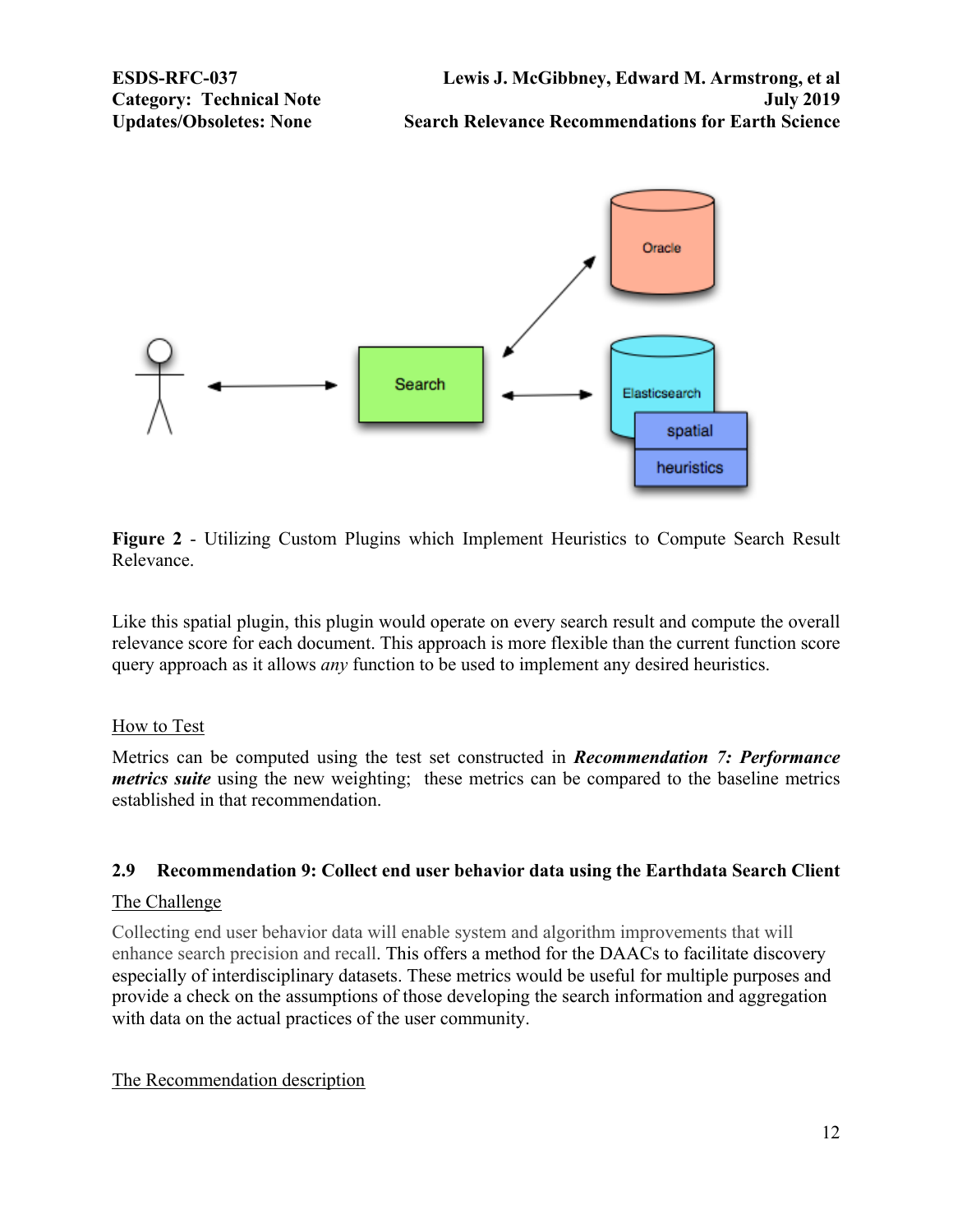<span id="page-12-0"></span>We recommend collecting end user behavior starting with the foundational results from the ES to record the end user's click events after exercising the returned search results.

### Intended Outcome

To provide recommendations of datasets to end users, in a similar manner that eCommerce platforms such as eBay, Amazon, etc. offer supplementary information to end users that selected *X*, and then also selected *Y and Z*.

#### Possible Approach to Implementation

Combine data from the CMR/ES metrics with the User Registration System (URS) metrics, possibly utilizing ESDIS Metrics System (EMS), to analyze the datasets that are downloaded by the same users, particularly within a short period of time such as a day. The retrieved metrics can be compared with results related to dataset relatedness found through scientific literature mining to determine datasets used together in the published abstracts/papers. See *Recommendation 10: Identify relatedness between datasets through text mining of scientific literature* for more details on scientific literature mining.

# **2.10 Recommendation 10: Identify relatedness between datasets through text mining of science literature**

#### The Challenge

The challenge for Earth science is to obtain information that can be used to determine if two or more datasets are relevantly related and to do so in a manner that will scale. This is made more challenging by the fact, noted above, that strictly statistical analyses may not likely to yield useful results, given the relatively small user base, and that the criteria for relatedness between datasets in Earth sciences are dependent on the purpose of the search. For example, given the physical relationship between aerosol optical depth and air pressure, a dataset containing air pressure measurements and a dataset containing Aerosol Optical Depth (AOD) measurements, may be more relevantly related than two datasets both containing AOD. In the former case, variable dependency defines the relatedness between the datasets, while in the latter case, variable similarity defines it. Alternatively, a data scientist conducting multivariate analyses to detect non-obvious relationships among many Earth system phenomena variables including AOD will most likely be interested in finding datasets that lend themselves well to comparisons based on the structure of the datasets, (e.g. spatial and temporal resolution, spatial and temporal coverage - i.e., parameters that are specific to the dataset, or the instrument, or the satellite, as opposed to the physical relationships between science parameters). All of these would seem to constitute reasonable criteria for deeming two or more datasets relevantly related, but only knowing the context of the particular user's search session can determine which criterion should prevail.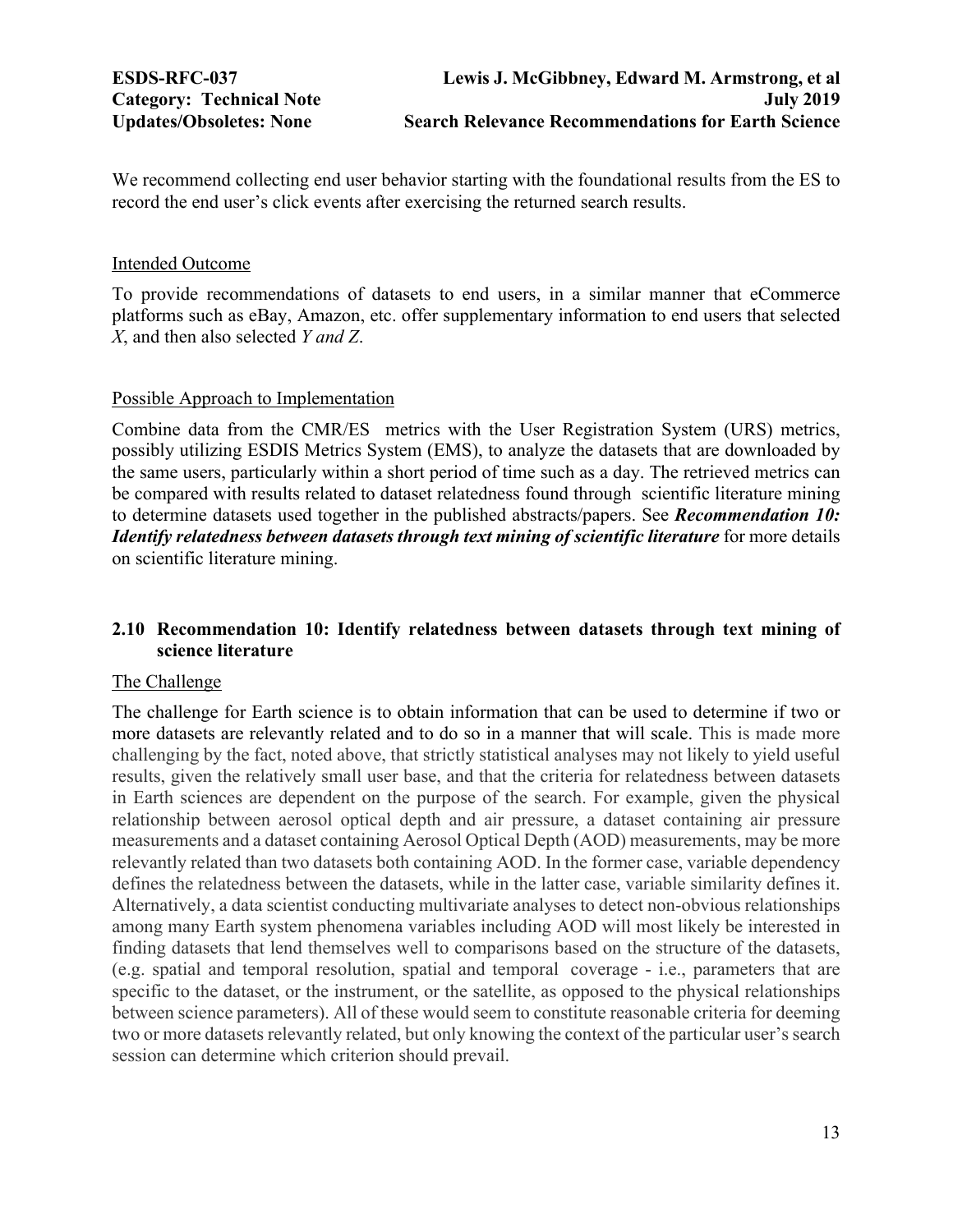While the challenge that context-dependency presents is significant, the group converged on the view that information about relevant relationships between datasets may be derivable from research articles and other textual documentation, which can not only provide data about related datasets, but can also provide useful context for understanding the nature of the relationships. Information embedded in scientific literature, for instance, can relay how scientists are in fact using datasets, which datasets they are combining in their research, and for what purpose they are doing so. Information embedded in Data Product Guides and ATBD's can relay how higher-level datasets were collected and/or processed, the provenance of the data, and the structure of the data model.

# The Recommendation Description

We recommend that these types of documents be mined to identify salient relationships and express those relationships as semantic annotations on datasets, providing machine-readable information about variable dependencies, spatial and temporal structures, usage, etc. that can be accessed by search services to provide recommendations to users about other datasets that might be of interest.

# Intended Outcomes

The purpose of applying Natural Language Processing (NLP) techniques to textual documents is to 1) extract information about existing physical and technical relationships between datasets being used in scientific research, and 2) generate semantic annotations expressing those relations, which will become part of the metadata records for the datasets referred to in such texts. Search services will be able to leverage these annotations to recommend relevantly related datasets to users who express interest in particular datasets, much like Amazon provides recommendations to their users. NLP-derived semantic annotations will improve the links between datasets and keywords that map to data usage concepts, variables dependencies, and other relevance criteria.

# Possible Approaches to Implementation

Mine external academic literature (for example) to identify relationships between datasets and the types of research and science disciplines they are used for. Datasets that are consistently used for specific disciplines can be tagged as highly relevant to that discipline.

Mine academic literature to identify relationships between science parameters that are consistently used together (e.g., air temperature + surface precipitation) and tag data sets with related parameters to help support recommendation services. Utilize linked and semantic data vocabularies within dataset homepages to identify various salient properties of datasets extracted from literature. For example, if a dataset is consistently used for a certain type of research purpose or science discipline, the dataset's landing page could include the purpose or discipline as a schema.org keyword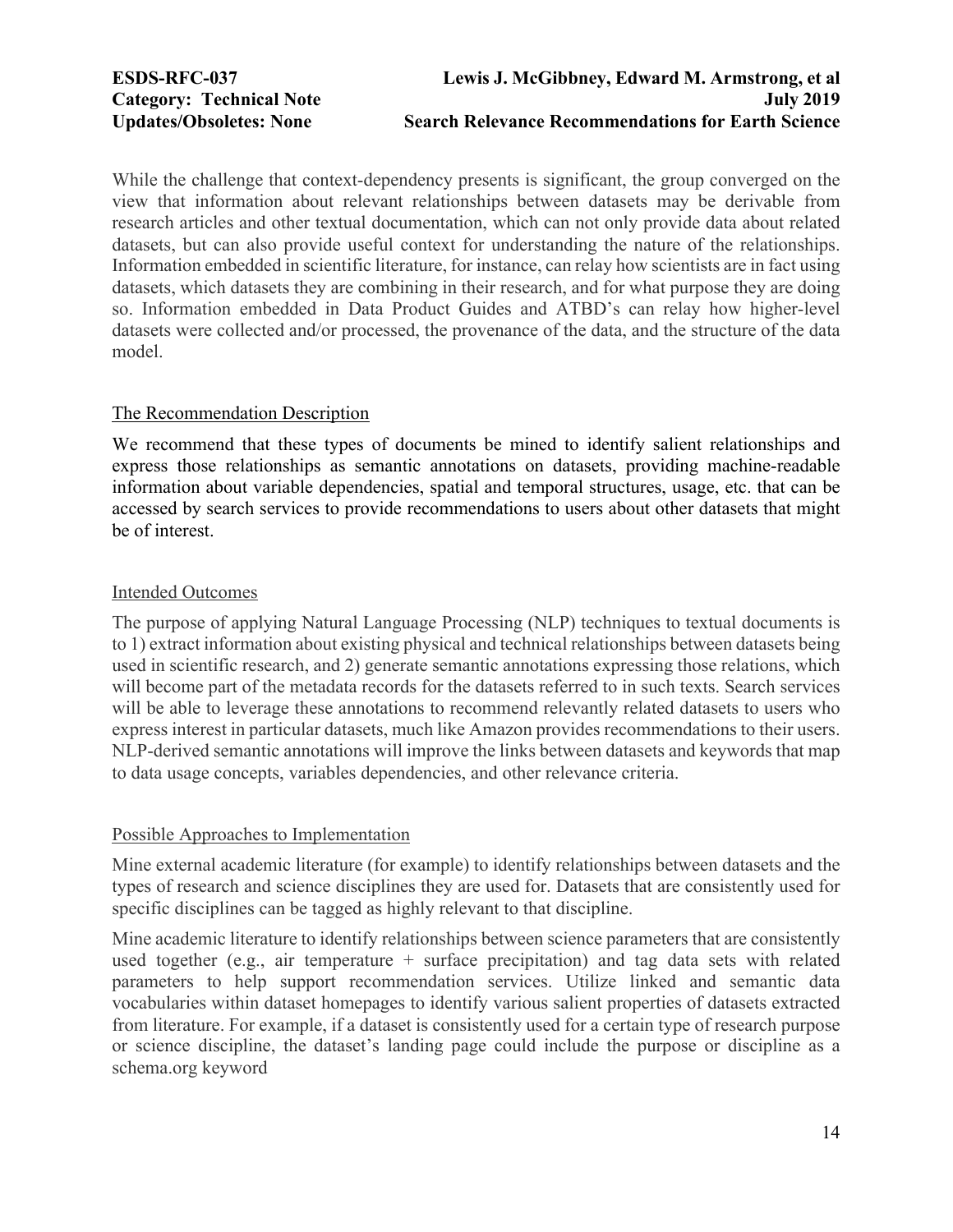<span id="page-14-0"></span>This mining of scientific literature approach can be used to identify specific research applications for Earth science datasets and provide machine readable summaries to help users identify datasets relevant to their own research interests. Researching tools and semantic technologies in used in the health sciences, in particular those which address data management problems that are generally relevant to scientific research, should be pursued in the coming year. Semantic MedLine (2012), for example, developed at the National Library of Medicine, parses research articles and extracts "semantic predications" (subject-predicate-object triples) from text. Used in conjunction with the Unified Medical Language System (UMLS) Metathesaurus and the UMLS Semantic Network, it can meaningfully identify and classify the arguments in the extracted triples by mapping noun phrases to Metathesaurus concepts and verb phrases to Semantic Network predicates. In the natural sciences, Semantic Web for Earth and Environmental Terminology (SWEET, 2018) is a set of ontologies constructed from the set of keywords in the GCMD that can be leveraged in semantic NLP. SWEET is an open source middle-level ontology that allows users to add a domain-specific ontology using the components defined within. There are numerous other promising open source NLP tools that should also be investigated, including (Stanford's CoreNLP, 2018), (Apache OpenNLP, 2018 ) and (Natural Language Toolkit, 2018).

# **2.11 Recommendation 11: Utilize Normalized Discounted Cumulative Gain as the Primary Measure of Topical Relevance**

#### The Challenge

Not every search scenario is currently facilitated by a system which provides results from one source. Examples of this reasoning include, but are not limited to, data location and logistical-/ performance-related issues with data movement, data intellectual property rights, data access controls, security and authorization restrictions, etc. It is therefore entirely likely that search may be conducted in a federated manner where a query broker acts as an intermediate in order to provide a federated response to any given query. With a specific focus on the issue of *results merging*, once a merged, singly ranked list has been returned to the user of a particular query, how do we measure the topical relevance of results which have come from different underlying data sources?

#### The Recommendation description

Utilize *Normalized Discounted Cumulative Gain* (nDCG) (Jarvelin, K. and Kekalainen 2000, 2002) as the primary measure of topical relevance within a federated search system. nDCG measures the performance of a recommendation system (in this case a federated search system) based on the graded relevance of the recommended entities.

#### Intended Outcome

Primary outcome is to derive a score of between 0.0 - 1.0 (with 0.0 being low and 1.0 being high) representing the ideal ranking of entities presented within the merged singly ranked list.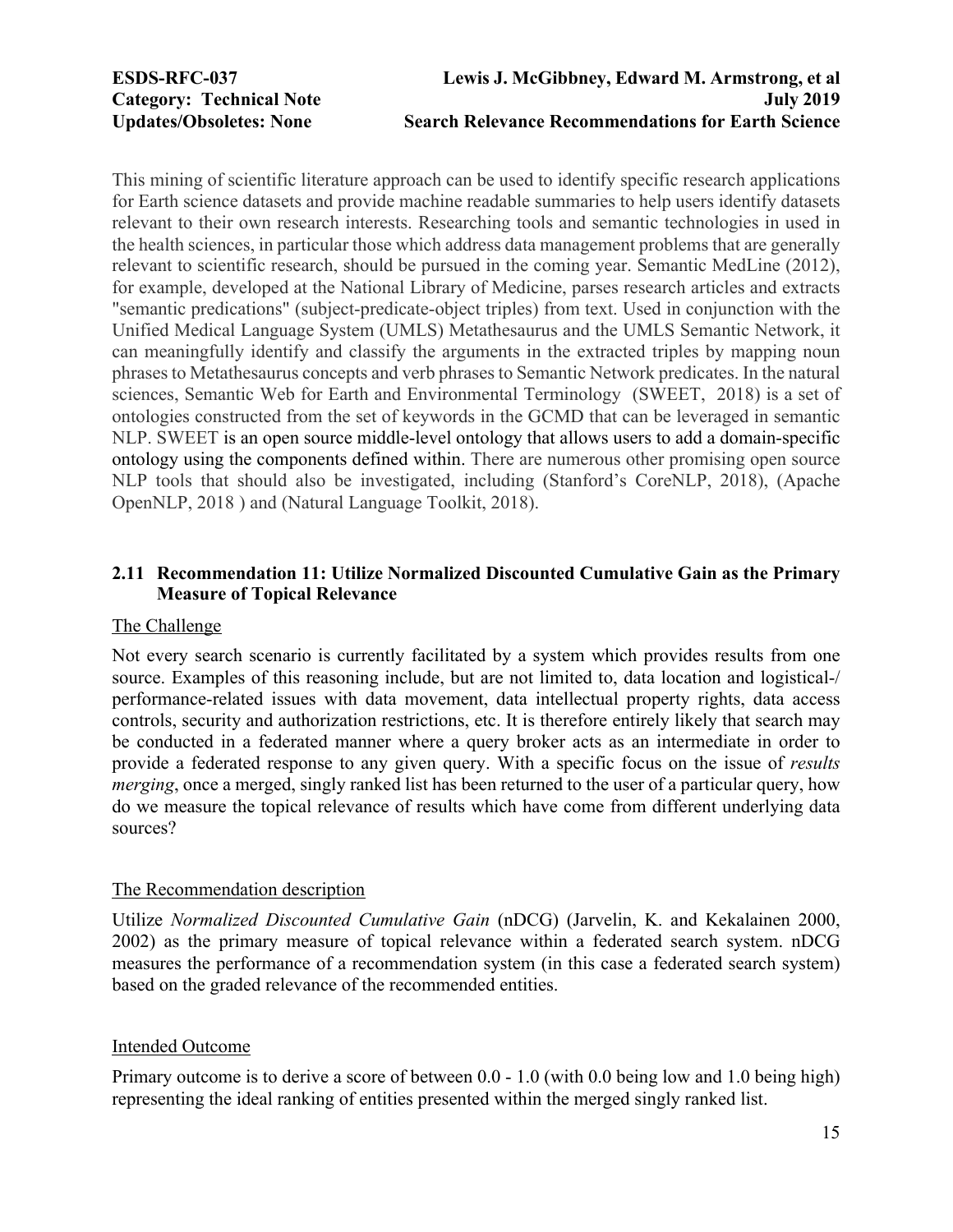To evaluate how the behavior of federated search system components affect the merged, singly ranked list which is returned to a user. nDCG permits comparative approaches to execution of federated queries, collection selection, collection representation and results merging.

### Possible Approach to Implementation

The approach involves calculating a DCG for each data source (otherwise known as a *vertical*). The requirement to calculate the graded relevance of results returned from each vertical which participates in the federated search, necessitates the parameter  $k$  which denotes the maximum number of entities that can be recommended. The premise of DCG is that highly relevant documents appearing lower in a search result list should be penalized as the graded relevance value is reduced logarithmically proportional to the position of the result.

Based on this premise, the DCG implementation below places stronger emphasis on retrieving relevant documents as this formula is commonly used in industry, including major web search companies:

$$
DCG_k = \sum_{i=1}^{k} \frac{2^{rel_i} - 1}{\log_2(i+1)}
$$

Where

*k* denotes the maximum number of entities that can be recommended

As search result lists vary in length depending on the query, comparing a search engine's performance from one query to the next cannot be consistently achieved using DCG alone, so the cumulative gain at each position for a chosen value of *k* should be normalized across queries. This is done by sorting documents of a result list by relevance, producing the maximum possible DCG till position  $k$ , also called Ideal DCG (IDCG) till that position. IDCG<sub>k</sub> is the maximum possible (Ideal) DCG for a given set of queries, documents and relevance's. For a given query, nDCG is then computed as follows

$$
nDCG_k = \frac{DCG_k}{IDCG_k}
$$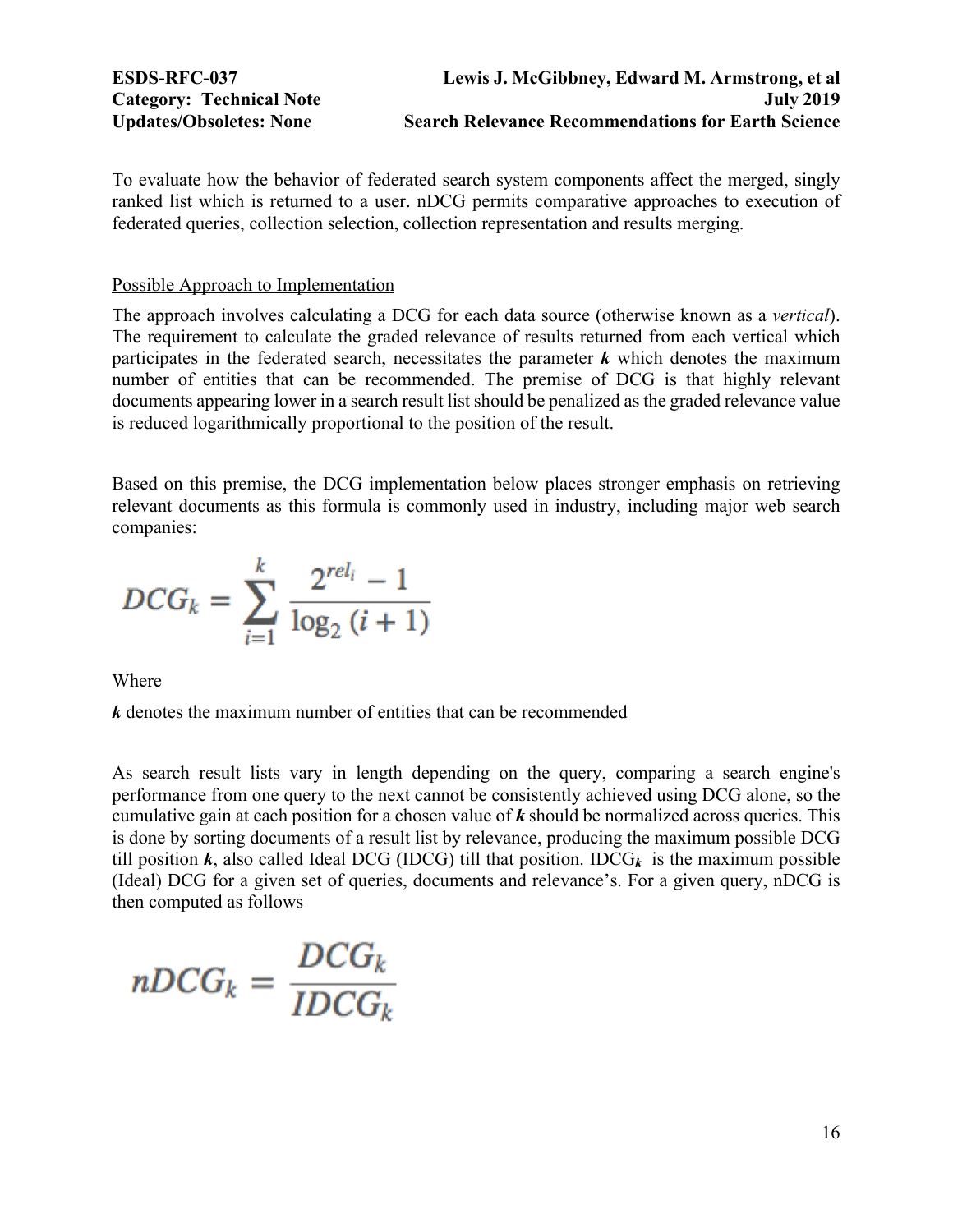<span id="page-16-0"></span>The nDCG values for all queries can be averaged to obtain a measure of the average performance of a federated search engine ranking algorithm. It should be noted that in a perfect ranking scenario, the  $DCG_k$  will be the same  $IDCG_k$  producing a nDCG of 1.0.

It should be noted that the most significant barrier to a meaningful implementation of nDCG is the unavailability/inability to obtain domain experts who can adequately generate graded relevance assessments for returned documents within selected verticals. Such an exercise is not however unique to the Federated Search agenda, the lack of known expertise in this area across ESDIS generally is a known issue.

# **2.12 Recommendation 12: Dataset Landing Pages (DLP) should be improved with structured data markup to support discoverability by commercial search engines**

## The Challenge

It is widely recognized that many users, when looking to retrieve NASA science data, first consult their favorite commercial search engine rather than going straight to the source e.g. the DAAC which hosts the data. With this in mind, it is clear that NASA needs to connect more with how DLP and subsequently dataset discovery, is improved within commercially motivated search engine rankings.

# The Recommendation Description

We recommend that the CMR, DAACs and any other public facing infrastructure serving NASA data define a strategy for improving the Structured Data Markup (SDM) of, in particular, DLP for the purpose of improving dataset discoverability and commercial search engine rankings.

### Intended Outcome

Each NASA DLP should have an accompanying Rich Text Snippet (RTS) which provides search engine users with a very precise, up-to-date, streamlined overview of some of the dataset characteristics. This differentiates DLP from other search engine results. subsequently reducing confusion about the authoritative source for the correct information. Additionally, this will enable enhanced integration with commercial search engine SDM standards and practices for publishing (geospatial) data on the Web.

# Possible Approaches to Implementation

DLP should be improved with SDM such as the schema.org Dataset (2012, 2018) and DataCatalog (2018) types to support discoverability by commercial search engines such as Google, Bing and Yahoo!. The schema.org vocabulary, one of many SDM options, is an open community effort to promote standard structured data in a variety of online applications. This topic is particularly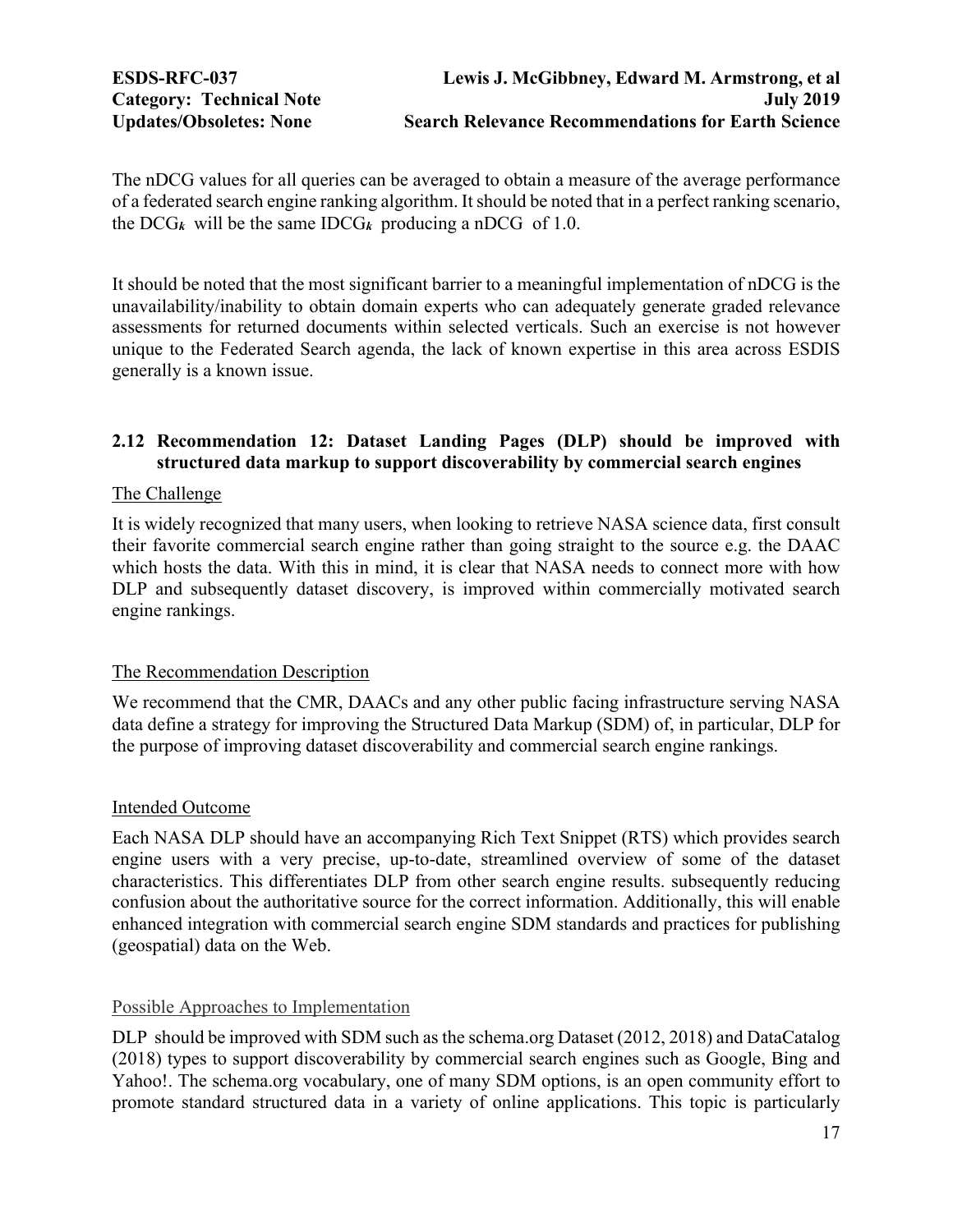relevant due to the huge number of datasets that have been made public in recent years, with the resulting uptake in dataset discoverability. *Structured data* refers to kinds of data with a high level of organization, such as information in a relational database. When information is highly structured and predictable, search engines can more easily organize and display it in creative ways, making it more easily visible and understandable to prospective consumers. SDM is a text-based organization of data that is included in a file (e.g. any given DAAC dataset landing page or dataset record served through CMR) and served from the web.

# **In-n-Out Burger - Mountain View, CA**

\*\*\*\*\* 147 reviews - Price range: \$

149 Reviews of In n Out Burger "My first visit to an In n out Burger was last night at this terrific location. It was super busy, and tons of students from ... www.yelp.com/biz/in-n-out-burger-mountain-view - Cached - Similar -  $\circledcirc$  **A**  $\boxtimes$ 

Figure 3: Result snippet with rating, price range, and review

| Review: MacBook Air (first-generation) Review   Laptop   Macworld |                |              |                     |  |  |  |
|-------------------------------------------------------------------|----------------|--------------|---------------------|--|--|--|
|                                                                   | <b>Reviews</b> | Ratings:     | 1881                |  |  |  |
|                                                                   | Photos         | Price range: | $$1650.65 - $1,799$ |  |  |  |
|                                                                   | Share          | Compare to:  | Dell, Lenovo, HP    |  |  |  |
| www.macworld.com/article/131583/2008/01/macbookair.html           |                |              |                     |  |  |  |

Figure 4: Result snippet with formatting, links, image, and comparative information

Services and software such as Google's *structured data testing tool* (Google, 2018a), Webmasters Search Console (Google, 2018b), and Apache Any23 (Apache Any23, 2018) provide mechanisms for checking how much and to what extent documents served over the web contain SDM. These are excellent resources which can be used to assess how well search engines are able to interpret SDM associated with NASA datasets with the aim of providing custom search functionality for individual collections, datasets and granules. Custom search functionality such as RTS https://github.com/ESIPFed/science-on-schema.org has become possibly the most appealing mechanism for promoting search results within search engine rankings. RTS helps users find the right page by showing them a snippet - a small sample of content that gives search users an idea of what's in the web page. Figures 3 and 4 above show examples of how rich text snippets enhance and advertise specific search engine results.

As of this writing (2019), it should be noted that due to renewed, collaborative efforts between the Search Relevance Working Group and Google, Inc., **all CMR landing pages for collections currently contain SDM which is being harvested by Google**.

Examples of schema.org markup including Microdata include the following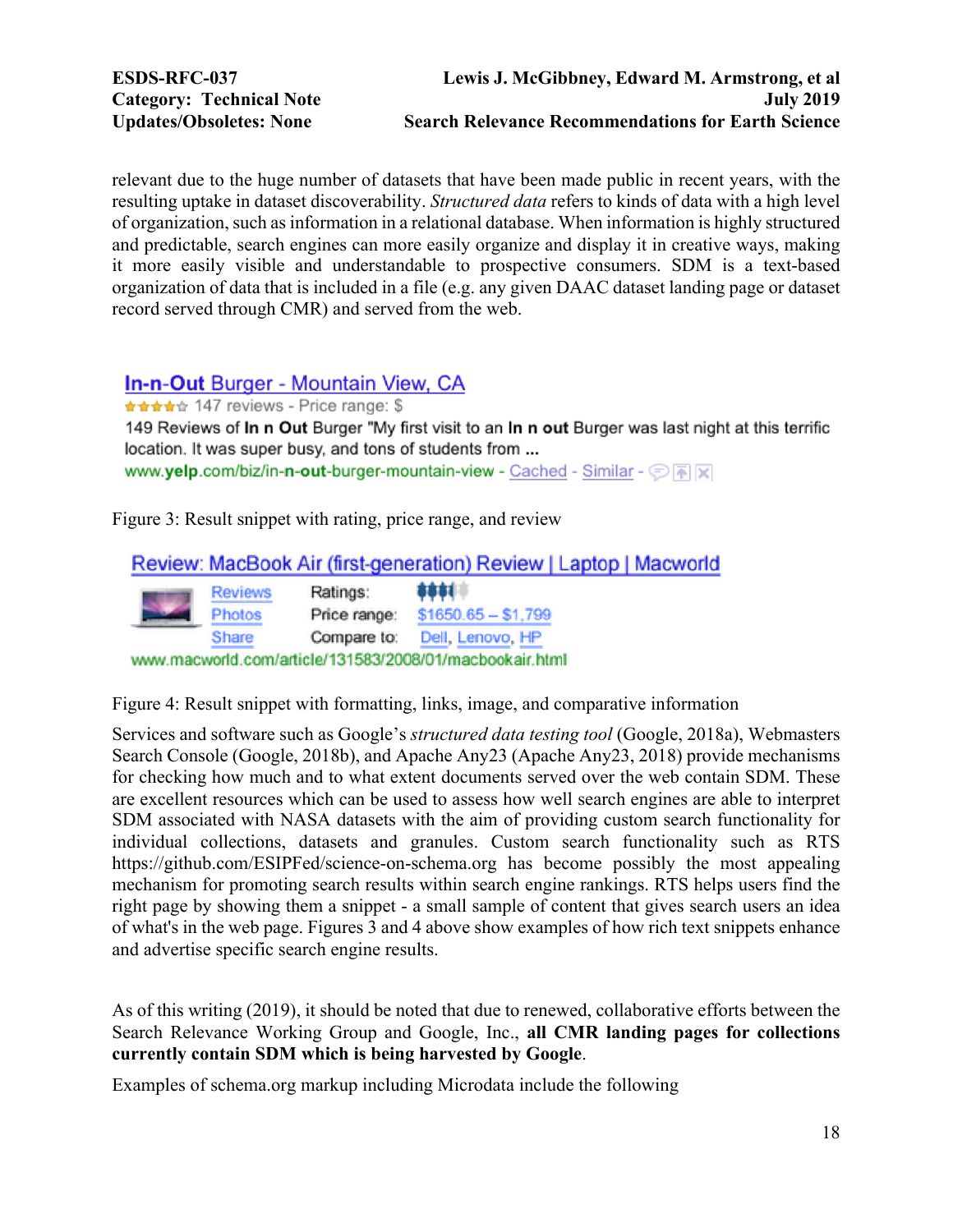● *itemscope*, *itemtype*; the former stating that the markup itself is semantically annotated (and that the SDM should therefore be interpreted accordingly) and the latter describing the item and its properties context. The following example is a snippet of XHTML stating that the values contained within the unordered list are part of a Dataset, e.g.,

<div class="row content collection" itemscope itemtype="http://schema.org/Dataset">

• *itemprop*; actual properties associated with a dataset. The following XHTML snippet displays an associated dataset *name, alternateName* and *version*, e.g.,

```
<meta itemprop="name" content ="PODAAC-AQR50-3T7CS"/><br><meta itemprop="alternateName" content ="AQUARIUS_L3_SSS_CAP_7DAY_V5_1"/>
<meta itemprop="version" content="1"/>
```
• *datetime*; dates and times can be difficult for machines to understand. Consider the date "04/01/11". Does it mean January 04, 2011? Or April 1, 2011? To make dates unambiguous, use the time tag along with the datetime attribute. The value of the datetime attribute is the date specified using ISO 8601 compliant date times. The HTML code below specifies the date range unambiguously from August 25, 2011 to June 8, 2015 in ISO 8601 format.

<time itemprop="temporalCoverage" datetime="2011-08-25T00:00:00.000Z/2015-06-08T00:00:00.000Z">

• Content; sometimes, a web page has information that would be valuable to mark up, but the information can't be marked up because of the way it appears on the page. The information may be conveyed in an image (for example, an image used to communicate spatial or temporal coverage, sensor characteristics, etc.) or it may be implied but not stated explicitly on the page (for example, the spectral operating range of a particular instrument). In these cases, the *meta* tag can be used along with the content attribute to specify the information. Consider this example; the following SDM shows a spatial coverage of a global dataset from -90.0, -180.0, 90.0, 180.0 .

```
<meta itemprop="spatialCoverage">
  <div vocab="http://schema.org/" typeof="Place">
    <div property="geo" typeof="GeoShape">
      <meta property="box" content="-90.0 -180.0 90.0 180.0" />
    \langle div>
  \langle div>
</meta>
```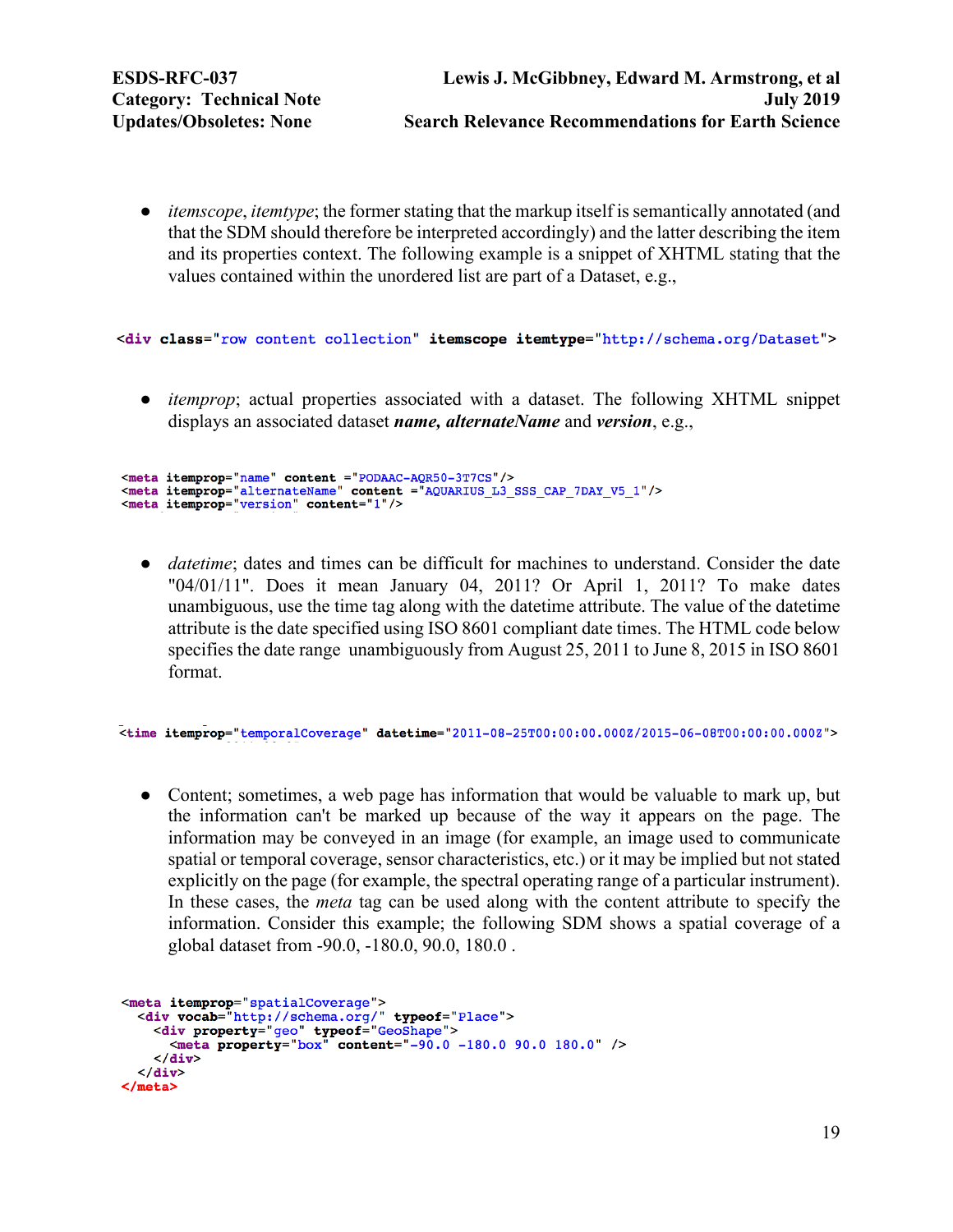<span id="page-19-0"></span>

The above provides just a sample of the possibilities for utilizing SDM to improve interpretation and ultimately relevance ranking of NASA datasets within commercial search engine results. Both temporal and spatial overlap have been identified as primary targets for implementation of relevance ranking in the ES. We strongly recommend that DAACs explore SDM for spatial and temporal coverage at a minimum, and that ESDIS explore the possibility of making use of such mark-up as well.

The Content-based Optimization for Commercial Search Engines Subgroup also experimented and prototyped use of CoverageJSON (CoverageJSON, 2018); an emerging format for publishing geotemporal data to the web, within dataset landing pages as an improved mechanism for publishing NASA datasets over the web. In particular WG Co-Chairs McGibbney and Armstrong proposed a strategy for achieving greater web visibility for NASA data sets based upon oceanographic coverage datasets archived within the NASA JPL's PO.DAAC (McGibbney & Armstrong, 2016). This initiative could be further extended to include use of a Linked Data concept such as (JSON-LD, 2018), providing important context for NASA geotemporal data on the web. Linked Data is about using the web to connect related data that wasn't previously linked or using the web to lower the barriers to linking data currently linked using other methods. More specifically, Wikipedia defines Linked Data as "*a term used to describe a recommended best practice for exposing, sharing, and connecting pieces of data, information, and knowledge on the Semantic Web using URIs and RDF.*" Through the provisioning of a CoverageJSON-LD context file, the objects and properties in a CoverageJSON file (e.g. sensor characteristics, data parameters, observed properties, units, ranges, calendars, coordinates systems, etc.) can be converted to URIs and triples and utilized in a linked data manner. This will enable integration with other linked data, possibly from interdisciplinary fields which promotes new uses for NASA science data. Additionally, the new CoverageJSON-LD structure and semantics would provide the ability to query datasets in ways which are currently impossible.

As of early 2019, the ESIP Semantic Technologies Committee are continuing work on an extension of schema.org (science-on-schema.org, 2019) which will provide concrete guidance on how Earth science-specific content can be encoded as structured data markup.

# **2.13 Recommendation 13: All NASA Websites should maintain a Sitemap to improve organization and prioritization of Website content**

## The Challenge

Currently, NASA DAACs do not provide key metrics used by commercial web crawlers to improve crawl strategy and hence improve interpretation of website content. Website dynamics representing each web page such as last modified date, change frequency, URL priority, etc. are not provided, hence they cannot be used within commercial search engine rankings.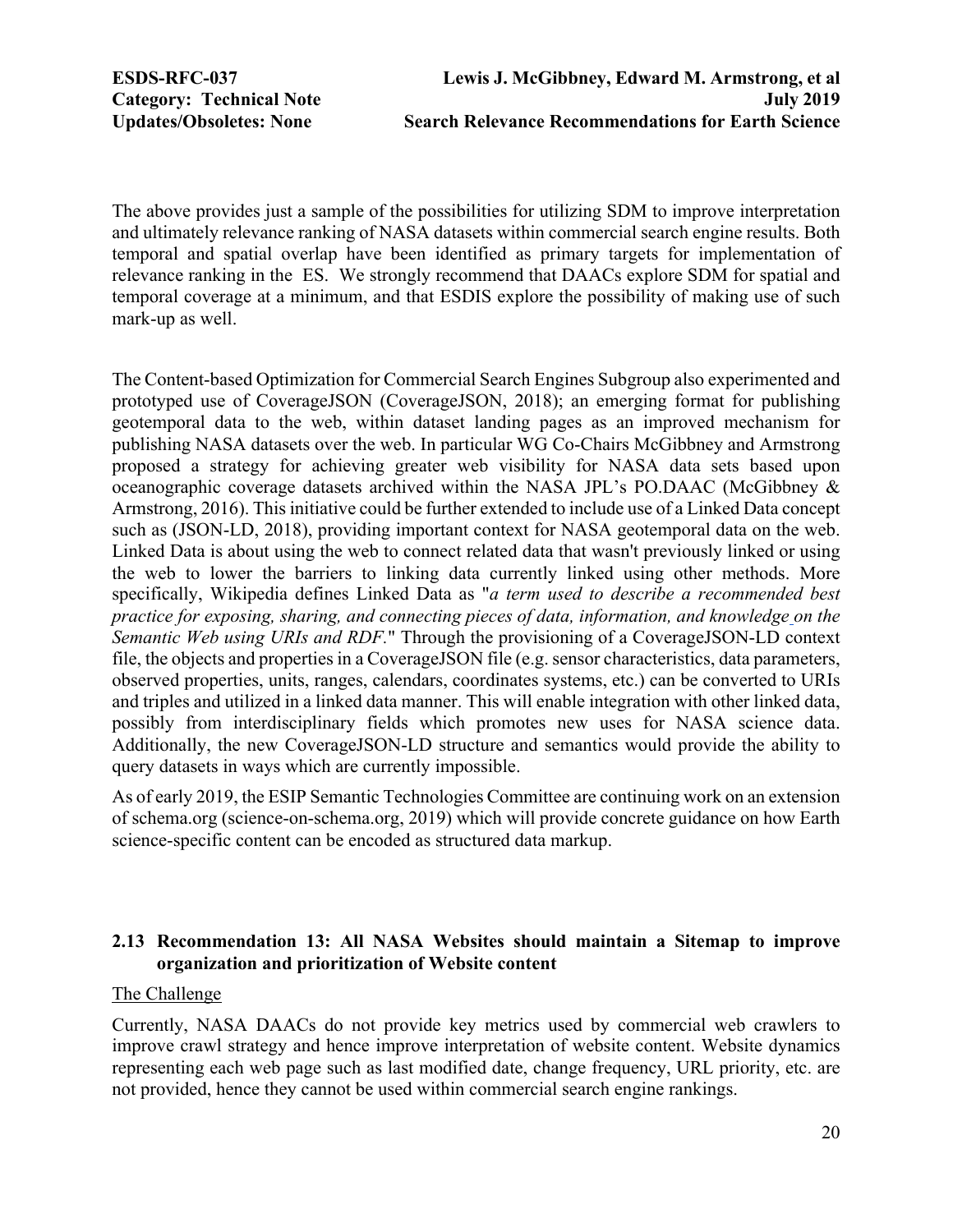<span id="page-20-0"></span>

#### The Recommendation Description

We recommend all NASA websites (especially those of DAACs) generate, maintain and offer sitemaps representing website content. Sitemaps are an easy way for webmasters to inform search engines about pages on their sites that are available for crawling. NASA website administrators can then submit their sitemaps directly to commercial search engine administrators as a mechanism for improving the way web crawlers navigate NASA websites.

#### Intended Outcome

A sitemap is a strategic first port of call for a web crawler to prioritize the way it navigates and traverses your website. Without one, a web crawler has no concept of 'priority', therefore the ranking and relevance scores need to somehow be created within the search engine itself as opposed to the web crawler providing a rich source of priority to the index scoring. Through provision of sitemaps, commercial web crawlers can harvest this information and feed it into search engine rankings.

#### Possible Approaches to Implementation

In its simplest form, a sitemap is typically an XML file that lists URLs for a site along with additional metadata about each URL (when it was last updated, how often it usually changes, and how important it is, relative to other URLs in the site) so that search engines can more intelligently crawl the site. The WG has made available, and continues to maintain Sitepod (Sitepod, 2018); a sitemap generator written in Hypertext PreProcessor (PHP) for addressing this recommendation. Sitepod is capable of generating sitemaps, in various encodings, for any given website e.g. NASA DAAC's. Sitepod also has the ability to post Sitemaps to commercial search engine providers such as Google and Yahoo, the purpose and intent being that web crawlers operated by these companies will be able to act and better interpret both the dynamism and importance of NASA websites and hence rank them accordingly within their search engine rankings. The WG hopes that Sitepod will be beneficial to all stakeholders who have an interest in promoting the characteristics of their website(s), collections, datasets and granules within the commercial search engine space.

# **2.14 Recommendation 14: Collect end user behavior of NASA search clients and infrastructure**

#### The Challenge

By instrumenting digital tools which achieve data capture, we can understand human behavior and decision-making in ways never possible before. People rely on tools, such as DAAC websites and related software products, to consume news, obtain data, undertake scientific analyses, connect with others and generally *do* work. Collecting end user behavior will promote data discovery for the end user, while offering a method for the DAACs to facilitate discovery especially of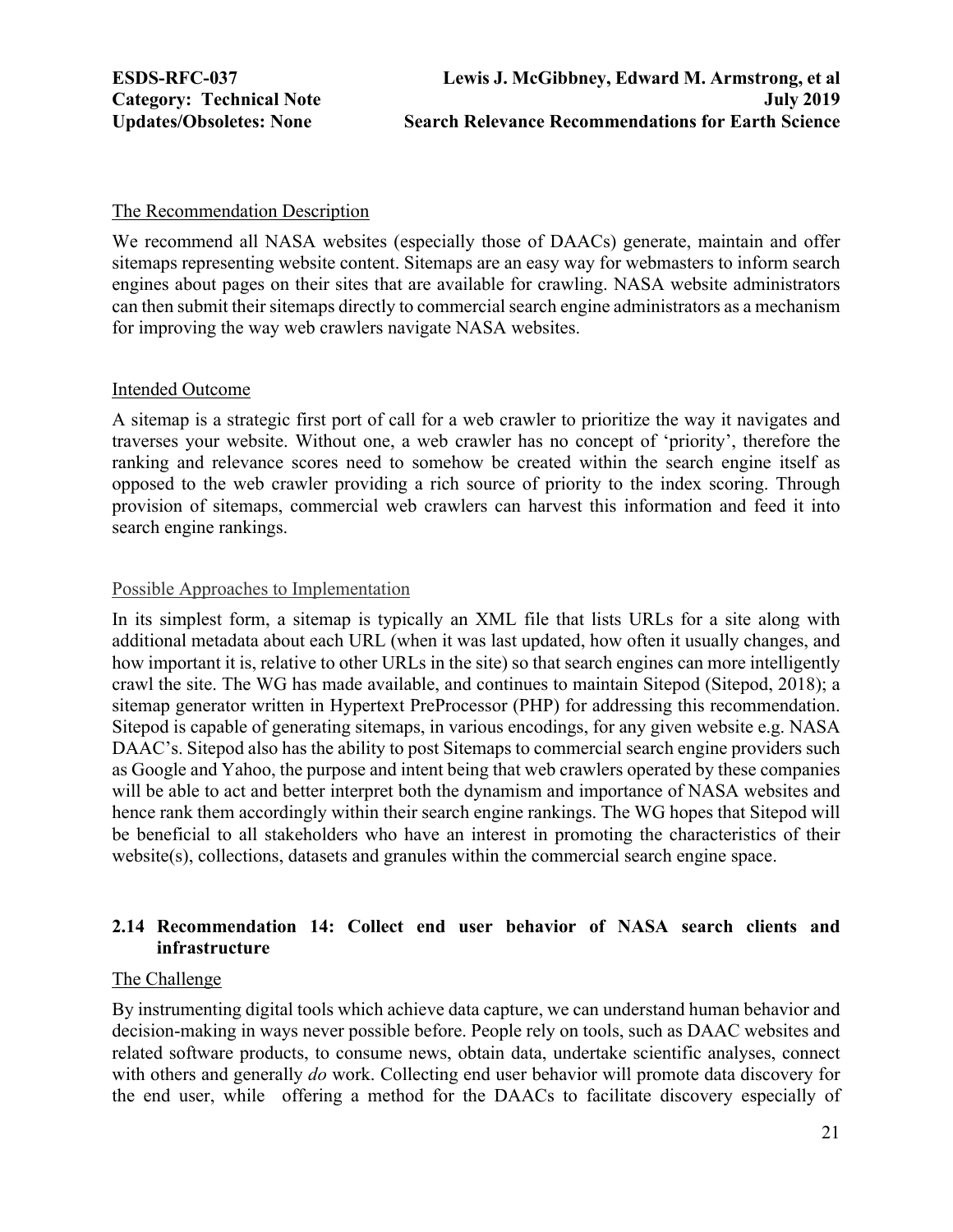interdisciplinary datasets. Gathered metrics can be useful for multiple purposes and provide a check on the assumptions of those developing the search information and aggregation with data on the actual practices of the user community. This will improve tool usability, increase user adoption and enable improved understanding of the information and assets users make decisions with.

## The Recommendation Description

We recommend that NASA search clients and interfaces should capture the full lifecycle of user behavior including web clicks, data downloads, and tools and services accessed.

## Intended Outcome

The primary outcome of this recommendation is to provide dataset recommendations to end users, in a similar manner that eCommerce platforms such as eBay, Amazon, etc. offer supplementary information to end users. A well-recognized example is that user *A* selected *X* and therefore may also be interested in *Y and Z*. A secondary outcome however, will inevitably be significantly improved instrument/application logging, the ability to characterize user browsing/session interaction, rich visualizations which will enable NASA to understand not just *WHAT* people do, but also *HOW* people (stakeholders) work. When you understand how people work, you can improve how they work and the value they place on their tools. This has significant benefits for the entire ESDIS software architecture as well as individual DAAC software portfolios.

### Possible Approach to Implementation

This recommendation makes a strong case for deriving a correlation between behavioral metrics and search rankings across ESDIS search infrastructure. With this in mind, let's consider Figure 5 which presents a typical basic behavioral browsing cycle for any given user. This could of course be any user of a DAAC website. Note, that a NASA-commissioned survey (Blink, 2017) found that when asked to find data across NASA DAAC's, the majority of users utilized commercial search engines such as Google as their primary search interface. This is represented by the use of the '*G'* icon at the top of Figure 5.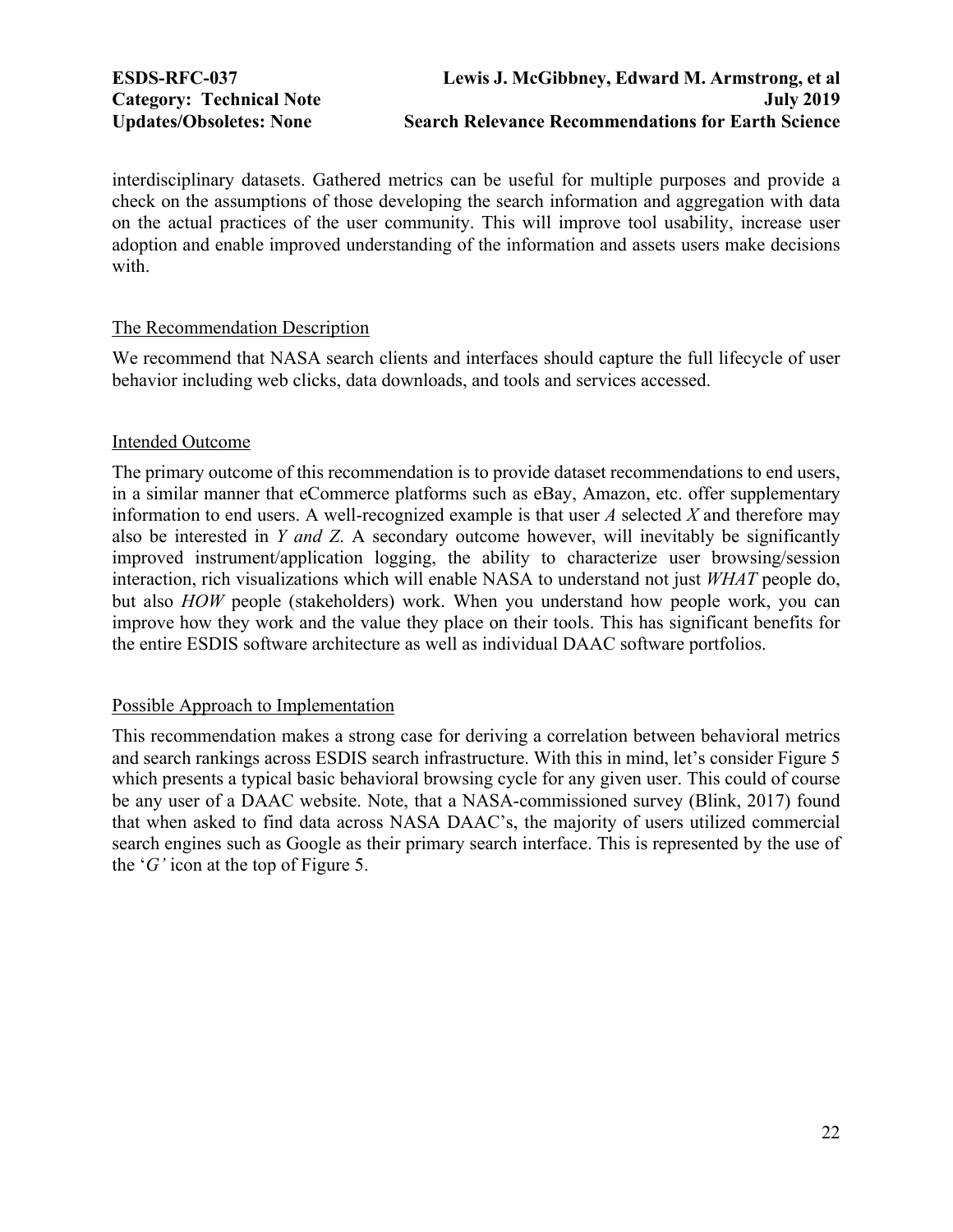

Figure 5: A typical basic behavioral browsing cycle

Figure 5 (interpreted from top in a clockwise manner) portrays the following key elements of the behavioral browsing workflow

1. Query execution; a user arrives at a search engine front page such as a DAAC homepage and then executes a query. Upon query execution, they are directed to a search engine results page (SERP) where they are presented with a ranked list of results from which they can expand their browsing session to (hopefully) relevant content.

2. Click through; the user typically selects one of the *top ten* results from the initial SERP which either links to internal or external content from the domain serving the SERP. It should be noted that at this stage, the user may not even know specifically what they are looking for yet e.g. they may not know which data or even dataset they are looking for. The total clickthrough stream generated at this stage of the user interaction may comprise the significant portion of a browsing session. Additionally, the content of a clock through stream is typically indicative of when a user is refining a selection to something highly relevant for their needs therefore modeling and understanding click streams is an integral aspect of the overall process.

3. Dwelling period; the user eventually finds content of a high enough interest that they spend *dwelling time* engaging with the content, possibly evaluating it for accuracy and/or appropriateness and determining whether or not it is of use or further relevance for their information retrieval purpose(s).

4. Watch/consume content; this is where a user would physically consume content e.g. engage in a data download from a DAAC site, watch a YouTube video, play a live news stream, etc. Until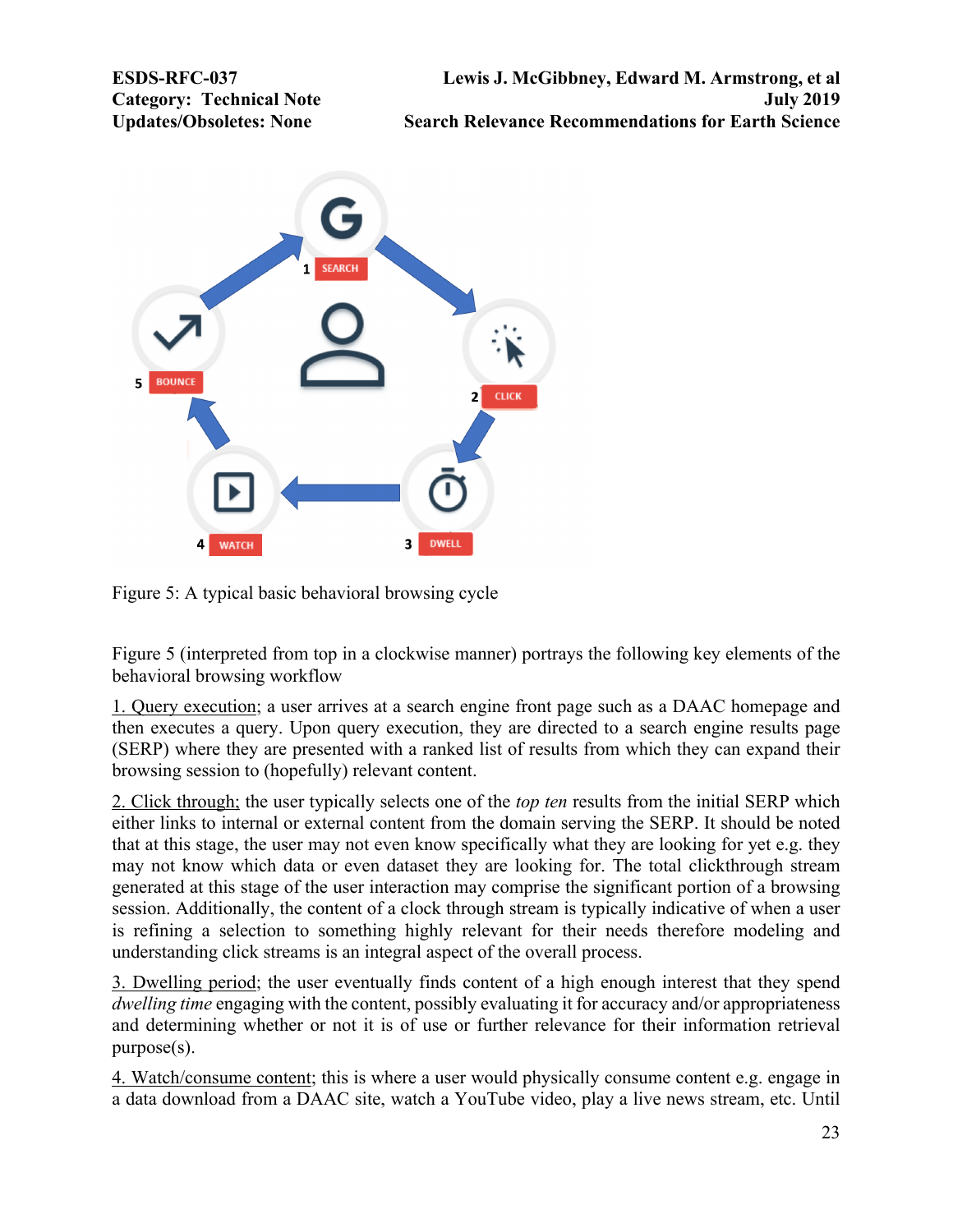<span id="page-23-0"></span>

now, this single element of the process workflow has been used as the primary metric for advancing usability analysis at ESDIS. Unfortunately, however, this metric alone does not provide the contextual information as to HOW people got to this stage and what their browsing behavior was until this point.

5. Return to results; once the user has, for example, downloaded the required data or finished the multimedia clip they were watching, they typically *bounce* back to the initial phase of the browsing cycle e.g. Phase 1 above. This either results in the execution of a new query or in many occasions returning to the SERP Phase 2 where the user engages in a new information retrieval scenario.

This recommendation advises that the above use case, and the behavior it portrays, be used to track user characterization as a start. In essence, this will enable search engine administrators to evaluate what a meaningful conversion rate is concerning the correlation between user browsing behavior and search relevance. A partial advance/success metric could initially be determined by the wealth of knowledge and insight provided by capturing the full life cycle of user behavior and correlating this with data downloads from NASA DAAC infrastructure. This will provide an initial, insightful and revolutionary approach to better understanding user needs while still maintaining user privacy and anonymity.

The WG effort which has fed into this recommendation is not mature enough to evaluate how combining user data from multiple EOSDIS systems e.g. CMR/ES/URS/EMS, can be used to analyze the datasets that are downloaded by the same users. This is recommended for future work which should be evaluated by future ESDSWG on a DAAC-by-DAAC basis.

### **3 Summary**

This Technical Note presents the findings and recommendations of the 2015-2018 Search Relevance and User Characterization ESDS Working Groups. In condensed form the 14 recommendations derived from the topic subgroups are defined in the introductory section of this document. As of early 2019 this work has already had significant impact on core EOSDIS software infrastructure such as the CMR. This work has informed additional efforts taking place within the ESIP Semantic Technologies Committee regarding the advancement of an Earth science-specific extension (earthsci.schema.org) to the popular schema.org metadata initiative.

# **4 References**

Allen, J. F. "Maintaining knowledge about temporal intervals". *Communications of the ACM* **26**(11) pp.832-843, Nov. 1983.

Apache Any23 – Anything to Triples (2019). Retrieved July 30, 2019 from https://any23.org

Apache OpenNLP (2019). Retrieved July 30, 2019 from http://opennlp.apache.org

Blink - Planet Centered Design – Transforming data into knowledge (2017). Retrieved July 30, 2019, from https://blinkux.app.box.com/s/bzfd2sa56sqgbriq50kk9zn03gr9n0bu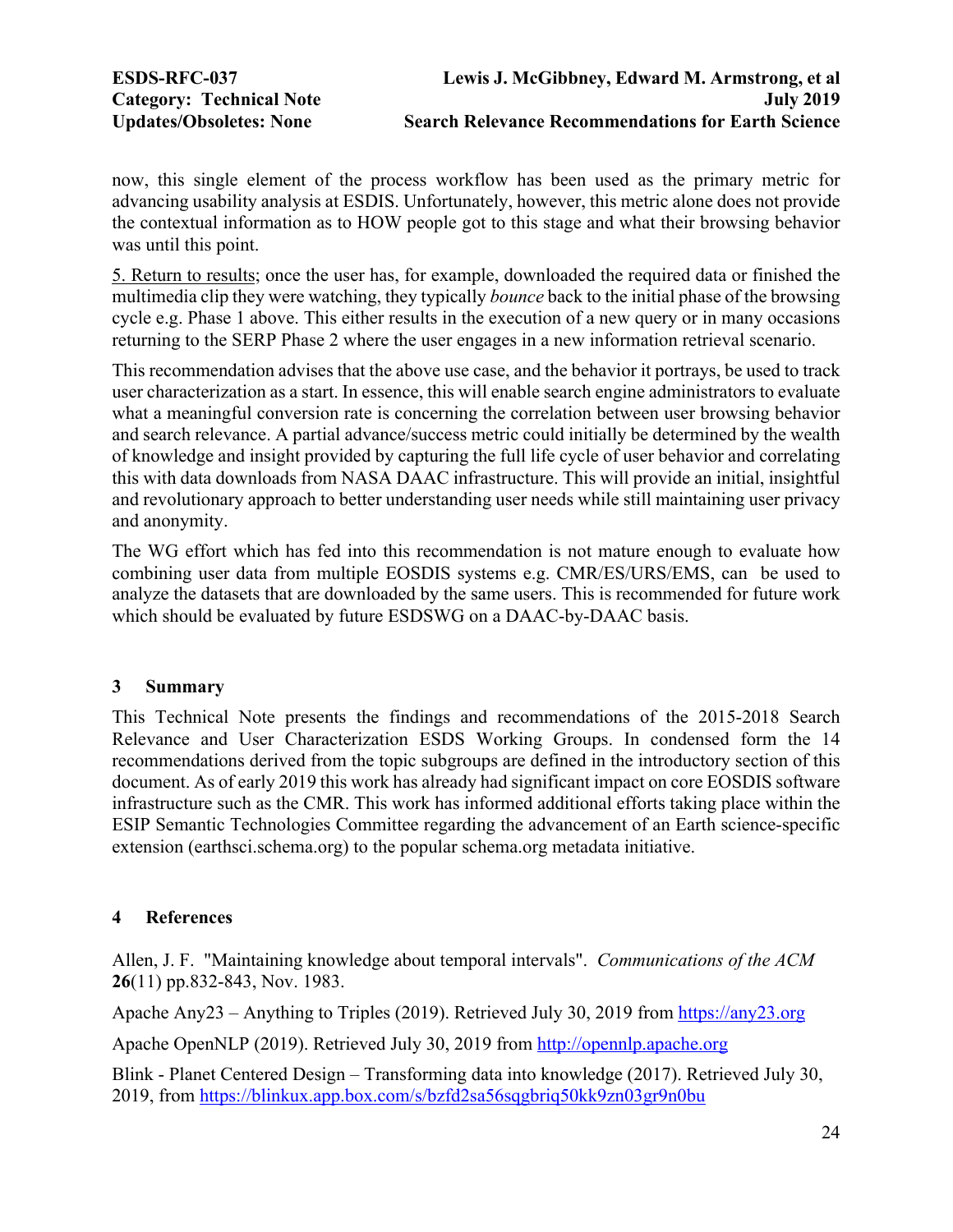CoverageJSON - CoverageJSON (CovJSON) is a geospatial coverage interchange format based on JavaScript Object Notation (JSON). Retrieved July 30, 2019 from https://covjson.org/

Elasticsearch (2019) Retrieved July 30, 2019 from https://www.elastic.co/products/elasticsearch

Google - Structured Data Testing Tool (2019). Retrieved July 30, 2019 from https://search.google.com/structured-data/testing-tool

Google - Webmaster Search Console Tool (2019). Retrieved July 30, 2019 from https://www.google.com/webmasters/tools/home

Jarvelin, K. and Kekalainen J. (2000) IR evaluation methods for retrieving highly relevant documents. In *Proceedings of the 23rd annual international ACM SIGIR conference on Research and development in information retrieval*, pages 41-48. ACM, 2000.

Jarvelin, K. and Kekalainen J. (2002) Cumulated gain-based evaluation of IR techniques. ACM Transactions on Information Systems (TOIS), 20(4):422-446, 2002.

Jiang, Y., Li, Y., Yang, C., Liu, K., Armstrong, E., Huang, T., Moroni, D., & Finch, C. (2017): A comprehensive methodology for discovering semantic relationships among geospatial vocabularies using oceanographic data discovery as an example, International Journal of Geographical Information Science, DOI: 10.1080/13658816.2017.1357819

JSON-LD - JSON for Linking Data (2019). Retrieved July 30, 2019 from http://json-ld.org/

Kilicoglu, H., Fiszman, M., Rodriguez, A., Shin, D., Ripple, A., & Rindflesch, T. C. (2008). Semantic MEDLINE: a web application for managing the results of PubMed Searches. Proceedings of the Third International Symposium for Semantic Mining in Biomedicine.

McGibbney, L. J., Armstrong, E. M. (2016) An Innovative Open Data-driven Approach for Improved Interpretation of Coverage Data at NASA JPL's PO.DAAC IN41B-1660, AGU Fall Meeting 2016, Dec 15th, 2016, San Francisco

Natural Language Toolkit (2019). Retrieved July 30, 2019 from http://www.nltk.org

Open Geospatial Consortium (2010). Implementation Standard for Geographic Information – Simple feature access – Part 2: SQL option, Version 1.2.1, Retrieved July 30, 2019 from http://portal.opengeospatial.org/files/?artifact\_id=25354

Open Geospatial Consortium (2011). Implementation Standard for Geographic Information – Simple feature access – Part 1: Common architecture, Version 1.2.1, Retrieved July 30, 2019 from http://portal.opengeospatial.org/files/?artifact\_id=25355

Raskin, R. (2005). Knowledge representation in the semantic web for Earth. Retrieved July 30, 2019 from http://www.sciencedirect.com/science/article/pii/S0098300405001020.

schema.org - Schema blog: Describing Datasets with schema.org (2012). Retrieved July 30, 2019 from http://blog.schema.org/2012/07/describing-datasets-with-schemaorg.html

schema.org - Dataset (2019). Retrieved July 30, 2019 from https://schema.org/Dataset

schema.org - DataCatalog (2019). Retrieved July 30, 2019 from https://schema.org/DataCatalog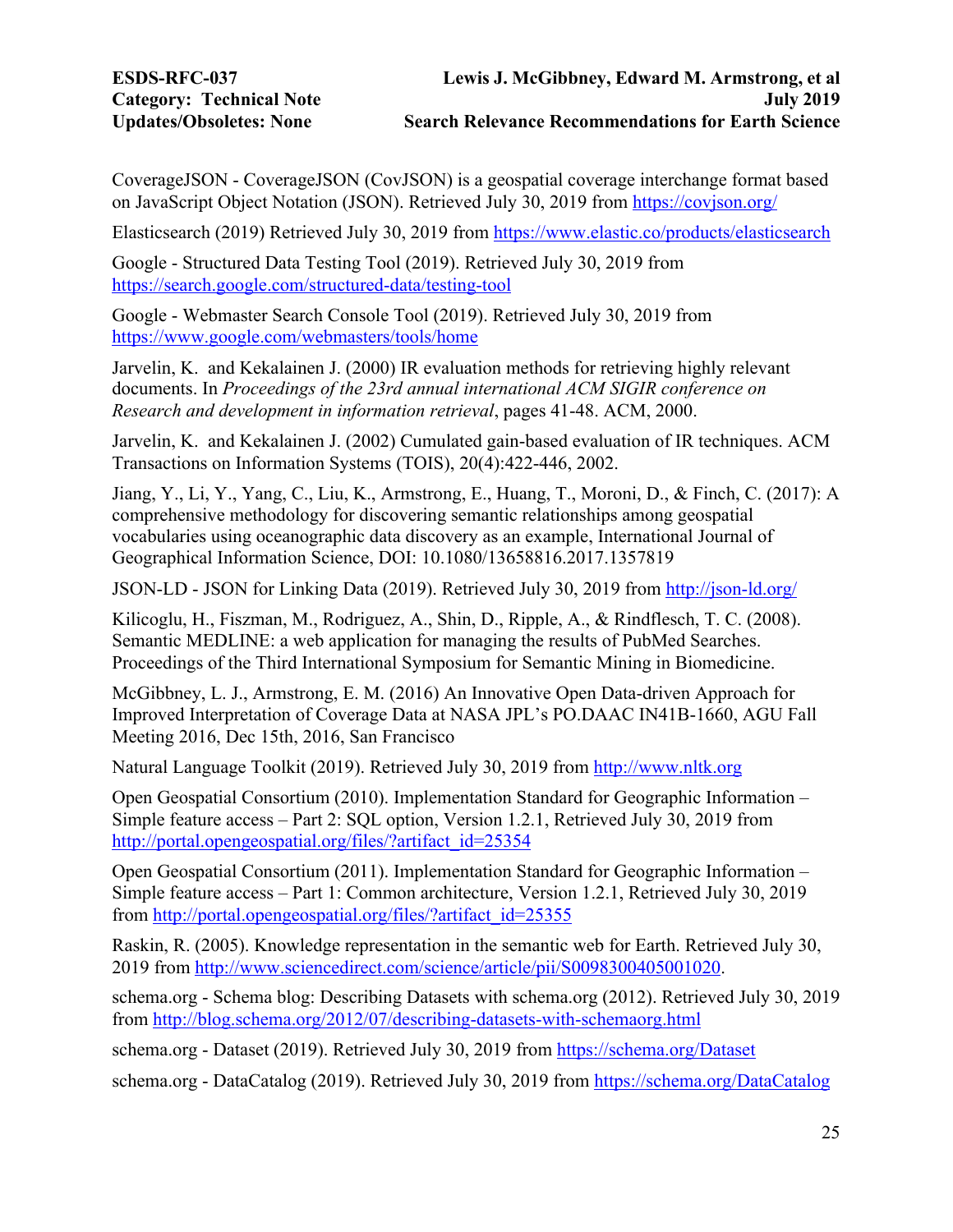<span id="page-25-0"></span>science-on-schema.org (2019). Retrieved July 30, 2019 from https://github.com/ESIPFed/science-on-schema.org

Semantic MEDLINE - Semantic Knowledge Representation. (2012). Retrieved July 30, 2019, from http://skr3.nlm.nih.gov/SemMed

Sitepod (2019). Retrieved July 30, 2019, from https://github.com/nasa/sitepod

Stanford CoreNLP (2019). Retrieved July 30, 2019, from http://stanfordnlp.github.io/CoreNLP/

SWEET - Semantic Web for Earth and Environmental Terminology (2019). Retrieved July 30, 2019, from http://sweetontology.net

Yilmaz, E., Aslam, J.J., and Robertson, S. (2008). A new rank correlation coefficient for information retrieval. In Proceedings of the 31st annual international ACM SIGIR conference on Research and development in information retrieval (SIGIR '08). ACM, New York, NY, USA, 587-594

# **5 Authors**

# **2015-2018 Search Relevance Working Group**

Ed Armstrong (Co-Chair), Lewis McGibbney (Co-Chair), Ross Bagwell, Nelson Casiano, Robert Downs, Peggy Eaton, Robert Ferraro, Lauren Frederick, Danielle Golon, Beth Huffer, Yongyao Jiang, Siri Jodha Khalsa, Stephan Klene, Jeanne Laurencelle, Christopher Lynnes, Megan Mitchell, James Norton, Steve Olding, Elli Pauli, Joshua Poore, Hampapuram Ramapriyan, Scott Saxon, Deborah Smith, Chris Stoner, TJM, Tammy Walker, Lalit Wanchoo, Stephanie Wasley, Vicky Wolf, Daine Wright, Yonsook Enloe, Grace Yang, Lindsay Spratt, Djoerd Hiemstra, Grant Ingersoll, Mihai Datcu, Ramkumar Aiyengar, Kyle Hundman, Kim Whitehall, Stefano Nativi, Nathan Clark, Daniel Di Silva

Dr. Lewis John McGibbney Ph.D., B.Sc. Jet Propulsion Laboratory California Institute of Technology 4800 Oak Grove Drive Pasadena, California 91109-8099 Mail Stop: 158-256C Email: lewis.j.mcgibbney@jpl.nasa.gov

Mr. Edward M Armstrong MS, BA Jet Propulsion Laboratory California Institute of Technology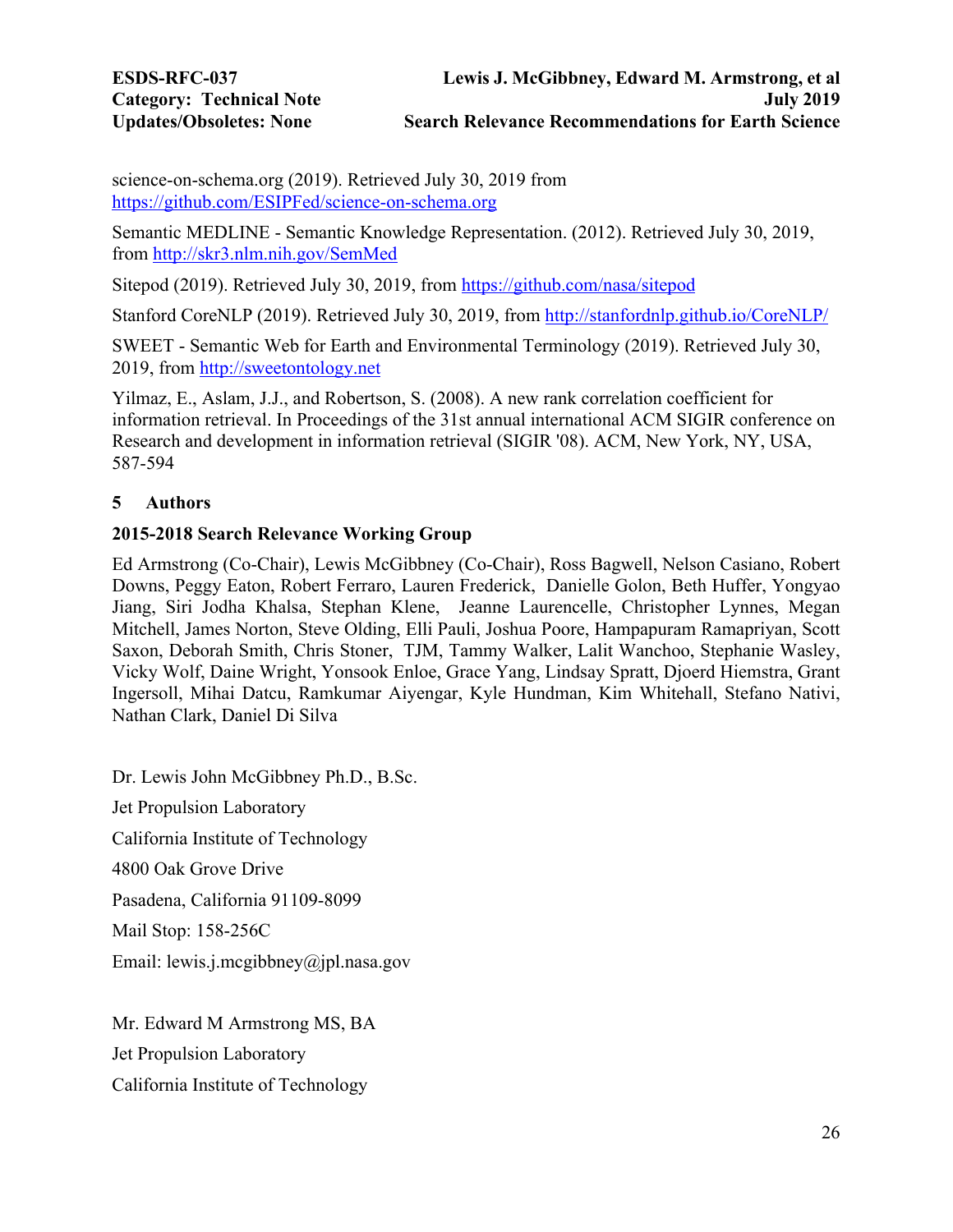**Category: Technical Note Updates/Obsoletes: None** 

4800 Oak Grove Drive Pasadena, California 91109-8099 Email: edward.m.armstrong@jpl.nasa.gov

Edited by ESDIS Standards Office staff eso-staff@lists.nasa.gov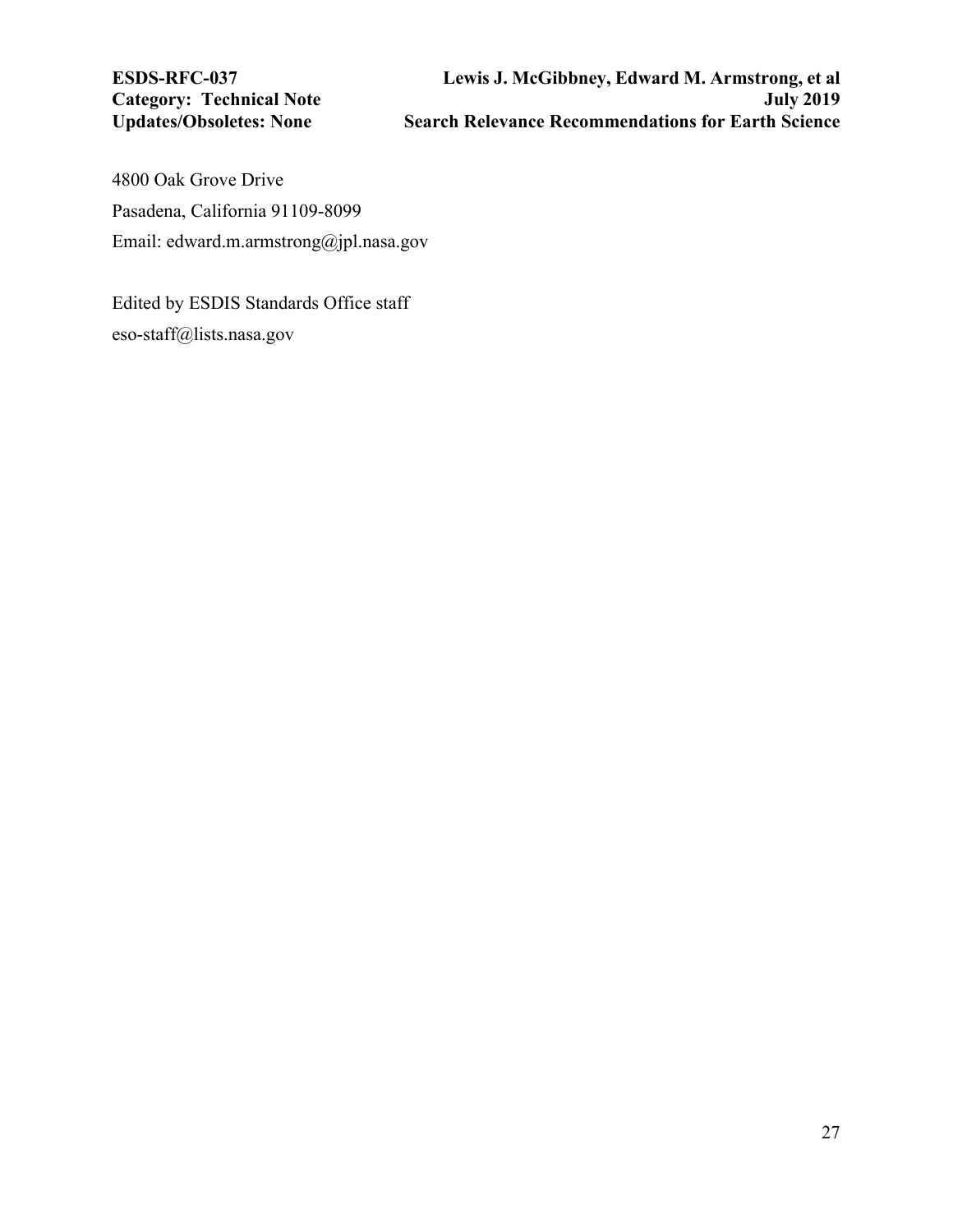| Acronym       | Description                                                         |
|---------------|---------------------------------------------------------------------|
| <b>AOD</b>    | aerosol optical depth                                               |
| <b>ATBD</b>   | <b>Algorithm Theoretical Basis Document</b>                         |
| <b>DAAC</b>   | <b>Distributed Active Archive Center</b>                            |
| <b>DCG</b>    | <b>Discounted Cumulative Gain</b>                                   |
| <b>ECHO</b>   | Earth Observing System (EOS) Clearing<br>House                      |
| EED           | <b>Evolution and Development</b>                                    |
| <b>EMS</b>    | <b>ESDIS Metrics System</b>                                         |
| <b>EOSDIS</b> | Earth<br>Observation<br>System<br>Data<br>and<br>Information System |
| ES            | Earthdata Search                                                    |
| <b>ESDIS</b>  | Earth Science Data and Information System                           |
| <b>ESDSWG</b> | Earth Science Data System Working Group                             |
| <b>FIRMS</b>  | Fire Information for Resource Management<br>System                  |
| <b>FS</b>     | <b>Federated Search</b>                                             |
| <b>GCMD</b>   | <b>Global Change Master Directory</b>                               |
| <b>GSFC</b>   | <b>Goddard Space Flight Center</b>                                  |
| <b>IR</b>     | <b>Information Retrieval</b>                                        |
| <b>LARC</b>   | <b>Langley Research Center</b>                                      |
| <b>LPDAAC</b> | <b>Land Processes DAAC</b>                                          |
| nDCG          | normalized discounted cumulative gain                               |

# <span id="page-27-0"></span>**Appendix A - Glossary of Acronyms**